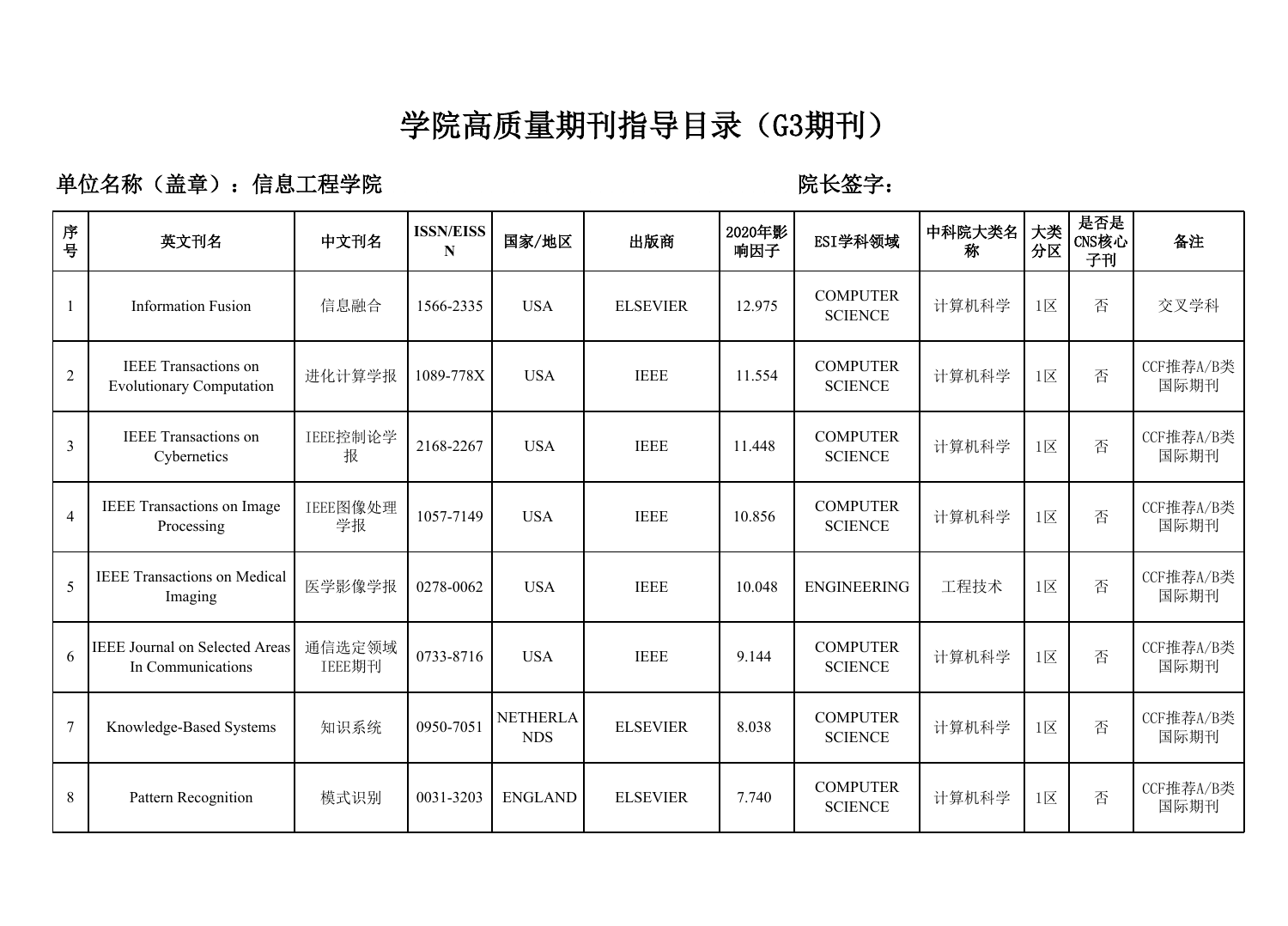| 序<br>号 | 英文刊名                                                                        | 中文刊名                     | <b>ISSN/EISS</b><br>N | 国家/地区                            | 出版商                                  | 2020年影<br>响因子 | ESI学科领域                                  | 中科院大类名<br>称 | 大类<br>分区                 | 是否是<br>CNS核心<br>子刊 | 备注                |
|--------|-----------------------------------------------------------------------------|--------------------------|-----------------------|----------------------------------|--------------------------------------|---------------|------------------------------------------|-------------|--------------------------|--------------------|-------------------|
| 9      | Genomics Proteomics &<br><b>Bioinformatics</b>                              | 基因组学、蛋<br>白质组学和生<br>物信息学 | 1672-0229             | <b>CHINA</b>                     | <b>Beijing Genomics</b><br>Institute | 7.691         | <b>GENETICS &amp;</b><br><b>HEREDITY</b> | 生命科学        | $1\overline{\boxtimes}$  | 否                  | 交叉学科              |
| 10     | International Journal of<br><b>Computer Vision</b>                          | 国际计算机视<br>觉杂志            | 0920-5691             | <b>NETHERLA</b><br><b>NDS</b>    | <b>SPRINGER</b>                      | 7.410         | <b>ENGINEERING</b>                       | 工程技术        | $1\overline{\boxtimes}$  | 否                  | CCF推荐A/B类<br>国际期刊 |
| 11     | <b>IEEE</b> Transactions on<br>Information Forensics and<br>Security        | IEEE信息取证<br>与安全学报        | 1556-6013             | <b>USA</b>                       | <b>IEEE</b>                          | 7.178         | <b>COMPUTER</b><br><b>SCIENCE</b>        | 计算机科学       | $1\overline{\boxtimes}$  | 否                  | CCF推荐A/B类<br>国际期刊 |
| 12     | Swarm and Evolutionary<br>Computation                                       | 群与进化计算                   | 2210-6502             | <b>NETHERLA</b><br><b>NDS</b>    | <b>ELSEVIER</b>                      | 7.177         | <b>COMPUTER</b><br><b>SCIENCE</b>        | 计算机科学       | $1\overline{\boxtimes}$  | 否                  | CCF推荐A/B类<br>国际期刊 |
| 13     | <b>IEEE Transactions on Wireless</b><br>Communications                      | IEEE无线通信<br>学报           | 1536-1276             | <b>USA</b>                       | <b>IEEE</b>                          | 7.016         | <b>COMPUTER</b><br><b>SCIENCE</b>        | 计算机科学       | $1\overline{\mathbb{X}}$ | 否                  | CCF推荐A/B类<br>国际期刊 |
| 14     | Digital Communications and<br><b>Networks</b>                               | 数字通信与网<br>络              | 2468-5925             | <b>PEOPLES R</b><br><b>CHINA</b> | <b>KEAI</b><br><b>PUBLISHING LTD</b> | 6.797         | <b>COMPUTER</b><br><b>SCIENCE</b>        | 计算机科学       | $1\overline{\boxtimes}$  | 否                  | 交叉学科              |
| 15     | <b>Information Sciences</b>                                                 | 信息科学                     | 0020-0255             | <b>USA</b>                       | <b>ELSEVIER</b>                      | 6.795         | <b>COMPUTER</b><br><b>SCIENCE</b>        | 计算机科学       | $1\overline{\boxtimes}$  | 否                  | CCF推荐A/B类<br>国际期刊 |
| 16     | <b>Applied Soft Computing</b>                                               | 应用软计算                    | 1568-4946             | <b>NETHERLA</b><br><b>NDS</b>    | <b>ELSEVIER</b>                      | 6.725         | <b>COMPUTER</b><br><b>SCIENCE</b>        | 计算机科学       | $1\overline{\boxtimes}$  | 否                  | 交叉学科              |
| 17     | <b>IEEE</b> Transactions on<br>Multimedia                                   | 多媒体学报                    | 1520-9210             | <b>USA</b>                       | <b>IEEE</b>                          | 6.513         | <b>COMPUTER</b><br><b>SCIENCE</b>        | 计算机科学       | $1\overline{\boxtimes}$  | 否                  | CCF推荐A/B类<br>国际期刊 |
| 18     | <b>IEEE</b> Transactions on<br><b>Intelligent Transportation</b><br>Systems | 智能交通系统<br>期刊             | 1524-9050             | <b>USA</b>                       | <b>IEEE</b>                          | 6.492         | <b>COMPUTER</b><br><b>SCIENCE</b>        | 计算机科学       | $1\overline{\boxtimes}$  | 否                  | CCF推荐A/B类<br>国际期刊 |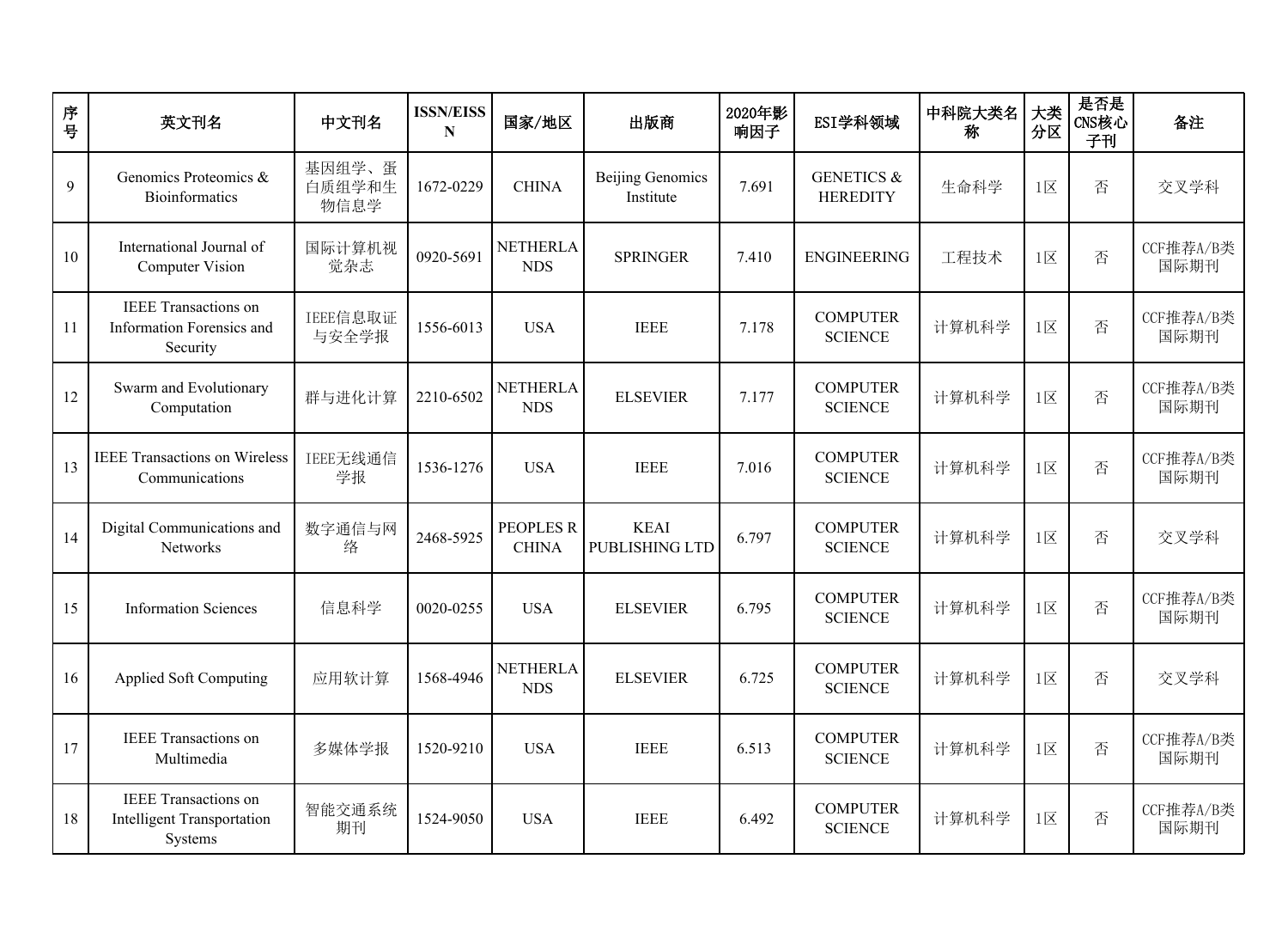| 序<br>$\frac{1}{2}$ | 英文刊名                                                | 中文刊名           | <b>ISSN/EISS</b><br>N | 国家/地区                         | 出版商             | 2020年影<br>响因子 | ESI学科领域                                 | 中科院大类名<br>称 | 大类<br>分区                 | 是否是<br>CNS核心<br>子刊 | 备注                |
|--------------------|-----------------------------------------------------|----------------|-----------------------|-------------------------------|-----------------|---------------|-----------------------------------------|-------------|--------------------------|--------------------|-------------------|
| 19                 | <b>IEEE</b> Transactions on<br>Software Engineering | 软件工程学报         | 0098-5589             | <b>USA</b>                    | <b>IEEE</b>     | 6.226         | <b>COMPUTER</b><br><b>SCIENCE</b>       | 计算机科学       | $1\overline{\mathbb{X}}$ | 否                  | CCF推荐A/B类<br>国际期刊 |
| 20                 | Information Processing and Ma<br>nagement           | 信息处理与管<br>理    | 0306-4573             | <b>USA</b>                    | <b>ELSEVIER</b> | 6.222         | <b>COMPUTER</b><br><b>SCIENCE</b>       | 计算机科学       | $1 \times$               | 否                  | CCF推荐A/B类<br>国际期刊 |
| 21                 | Geoderma                                            | 地皮             | 0016-7061             | <b>NETHERLA</b><br><b>NDS</b> | Elsevier        | 6.114         | <b>AGRICULTURA</b><br><b>L SCIENCES</b> | 农林科学        | $1\overline{\boxtimes}$  | 否                  | 交叉学科              |
| 22                 | <b>IEEE</b> Transactions on<br>Mobile Computing     | IEEE移动计算<br>学报 | 1536-1233             | <b>USA</b>                    | <b>IEEE</b>     | 5.577         | <b>COMPUTER</b><br><b>SCIENCE</b>       | 计算机科学       | $1\overline{\boxtimes}$  | 否                  | CCF推荐A/B类<br>国际期刊 |
| 23                 | <b>IEEE Transactions on Robotics</b>                | IEEE机器人学<br>报  | 1552-3098             | <b>USA</b>                    | <b>IEEE</b>     | 5.567         | <b>ENGINEERING</b>                      | 计算机科学       | $1\overline{\boxtimes}$  | 否                  | CCF推荐A/B类<br>国际期刊 |
| 24                 | <b>ACM Transactions on Graphics</b>                 | 图形学报           | 0730-0301             | <b>USA</b>                    | ACM             | 5.414         | <b>COMPUTER</b><br><b>SCIENCE</b>       | 计算机科学       | $1\overline{\boxtimes}$  | 否                  | CCF推荐A/B类<br>国际期刊 |
| 25                 | Precision Agriculture                               | 精准农业           | 1385-2256             | <b>NETHERLA</b><br><b>NDS</b> | <b>SPRINGER</b> | 5.385         | <b>AGRICULTURA</b><br><b>L SCIENCES</b> | 农林科学        | $1\overline{\boxtimes}$  | 否                  | 交叉学科              |
| 26                 | Catena                                              | 系列             | 0341-8162             | <b>NETHERLA</b><br><b>NDS</b> | Elsevier        | 5.198         | <b>AGRICULTURA</b><br><b>L SCIENCES</b> | 农林科学        | $1\overline{\boxtimes}$  | 否                  | 交叉学科              |
| 27                 | <b>IEEE Transactions on Commun</b><br>ications      | IEEE通信学报       | 0090-6778             | <b>USA</b>                    | <b>IEEE</b>     | 5.083         | <b>COMPUTER</b><br><b>SCIENCE</b>       | 计算机科学       | $1\overline{\mathsf{X}}$ | 否                  | CCF推荐A/B类<br>国际期刊 |
| 28                 | <b>IEEE Transactions on Signal</b><br>Processing    | IEEE信号处理       | 1053-587X             | <b>USA</b>                    | <b>IEEE</b>     | 4.931         | <b>COMPUTER</b><br><b>SCIENCE</b>       | 计算机科学       | $1\overline{\boxtimes}$  | 否                  | CCF推荐A/B类<br>国际期刊 |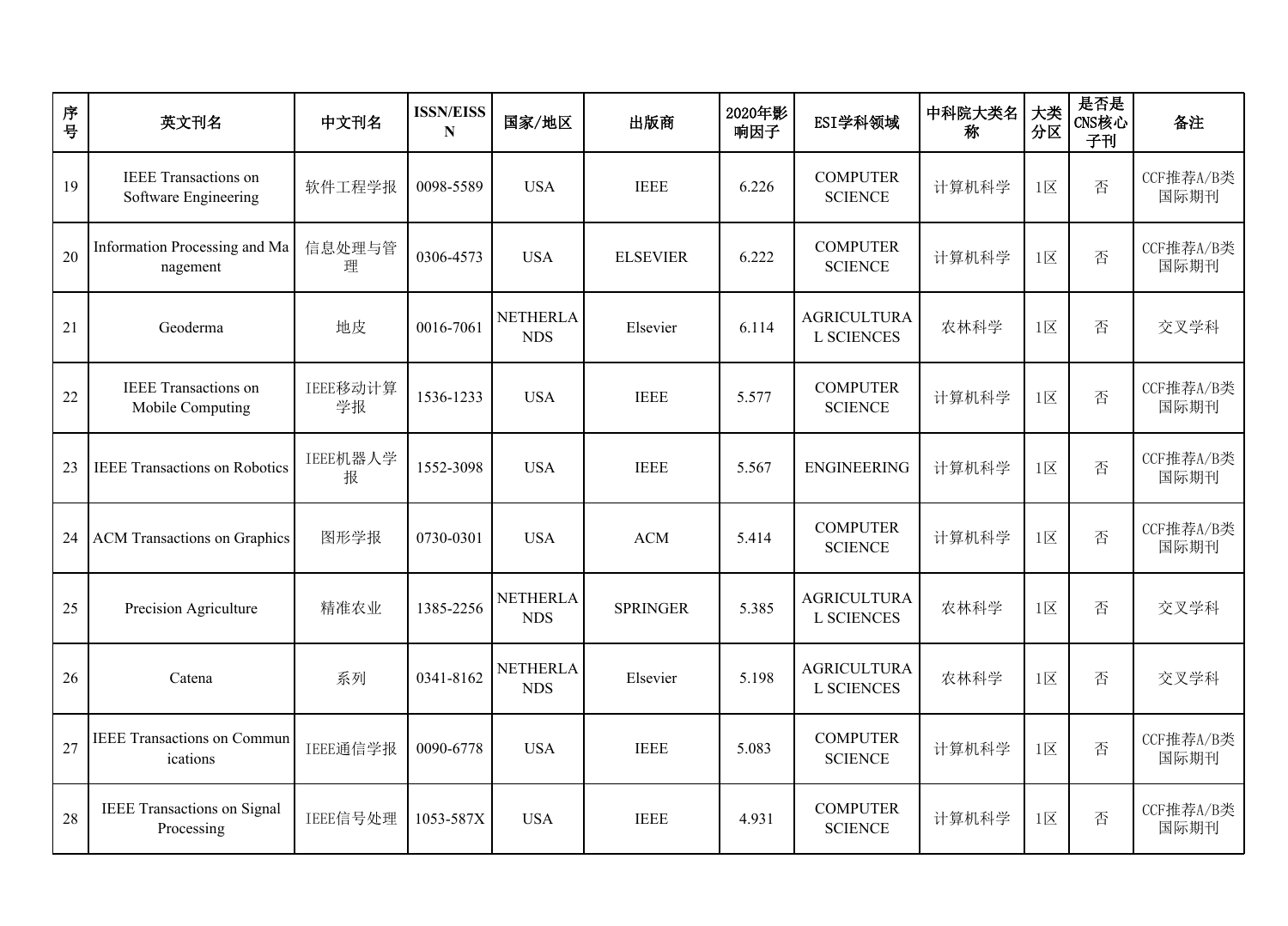| 序<br>$\frac{1}{2}$ | 英文刊名                                                                   | 中文刊名              | <b>ISSN/EISS</b><br>N | 国家/地区                          | 出版商                                 | 2020年影<br>响因子 | ESI学科领域                                 | 中科院大类名<br>称 | 大类<br>分区                | 是否是<br>CNS核心<br>子刊 | 备注                |
|--------------------|------------------------------------------------------------------------|-------------------|-----------------------|--------------------------------|-------------------------------------|---------------|-----------------------------------------|-------------|-------------------------|--------------------|-------------------|
| 29                 | <b>IEEE Transactions on Visualiza</b><br>tion and Computer Graphics    | 可视化与计算<br>机图形学学报  | 1077-2626             | <b>USA</b>                     | <b>IEEE</b>                         | 4.579         | <b>COMPUTER</b><br><b>SCIENCE</b>       | 计算机科学       | $1\overline{\boxtimes}$ | 否                  | CCF推荐A/B类<br>国际期刊 |
| 30                 | <b>Neural Networks</b>                                                 | 神经网络              | 0893-6080             | <b>ENGLAND</b>                 | <b>ELSEVIER</b>                     | 8.05          | <b>COMPUTER</b><br><b>SCIENCE</b>       | 计算机科学       | $2\n  X$                | 否                  | CCF推荐A/B类<br>国际期刊 |
| 31                 | <b>IEEE</b> Transactions on<br>Dependable and Secure<br>Computing      | 可靠与安全计<br>算学报     | 1545-5971             | <b>USA</b>                     | <b>IEEE</b>                         | 7.329         | <b>COMPUTER</b><br><b>SCIENCE</b>       | 计算机科学       | $2\overline{\boxtimes}$ | 否                  | CCF推荐A/B类<br>国际期刊 |
| 32                 | <b>Future Generation Computer</b><br>Systems                           | 下一代计算机<br>系统      | 0167-739X             | <b>UNITED</b><br><b>STATES</b> | <b>ELSEVIER</b>                     | 7.187         | <b>COMPUTER</b><br><b>SCIENCE</b>       | 计算机科学       | $2 \times$              | 否                  | Top期刊             |
| 33                 | <b>IEEE</b> Transactions on<br>Knowledge and Data<br>Engineering       | IEEE知识与数<br>据工程学报 | 1041-4347             | <b>USA</b>                     | <b>IEEE</b>                         | 6.977         | <b>COMPUTER</b><br><b>SCIENCE</b>       | 计算机科学       | $2\n  \times$           | 否                  | CCF推荐A/B类<br>国际期刊 |
| 34                 | <b>Advanced Engineering</b><br>Informatics                             | 先进工程信息            | 1474-<br>0346         | <b>USA</b>                     | Elsevier                            | 5.603         | <b>COMPUTER</b><br><b>SCIENCE</b>       | 计算机科学       | $2\n  X$                | 否                  | CCF推荐A/B类<br>国际期刊 |
| 35                 | <b>IEEE</b> Transactions<br>on Geoscience and<br><b>Remote Sensing</b> | IEEE地球科学<br>和遥感学报 | 0196-2892             | <b>USA</b>                     | <b>IEEE</b>                         | 5.6           | <b>ENGINEERING</b>                      | 工程技术        | $2\n  \times$           | 否                  | CCF推荐A/B类<br>国际期刊 |
| 36                 | Computer & Electronics in<br>Agriculture                               | 农业中的计算<br>机和电子学   | 0168-1699             | <b>ENGLAND</b>                 | <b>ELSEVIER</b>                     | 5.565         | <b>AGRICULTURA</b><br><b>L SCIENCES</b> | 农林科学        | $2 \times$              | 否                  | 交叉学科              |
| 37                 | <b>ACM</b> Transactions on<br><b>Information Systems</b>               | 信息系统              | 1046-8188             | <b>USA</b>                     | <b>ACM</b>                          | 4.797         | <b>COMPUTER</b><br><b>SCIENCE</b>       | 计算机科学       | $2\n  X$                | 否                  | CCF推荐A/B类<br>国际期刊 |
| 38                 | <b>Plos Computational Biology</b>                                      | 计算生物学             | 1553-734X             | <b>USA</b>                     | <b>PUBLIC LIBRARY</b><br>OF SCIENCE | 4.475         | <b>COMPUTER</b><br><b>SCIENCE</b>       | 计算机科学       | $2\n  X$                | 否                  | CCF推荐A/B类<br>国际期刊 |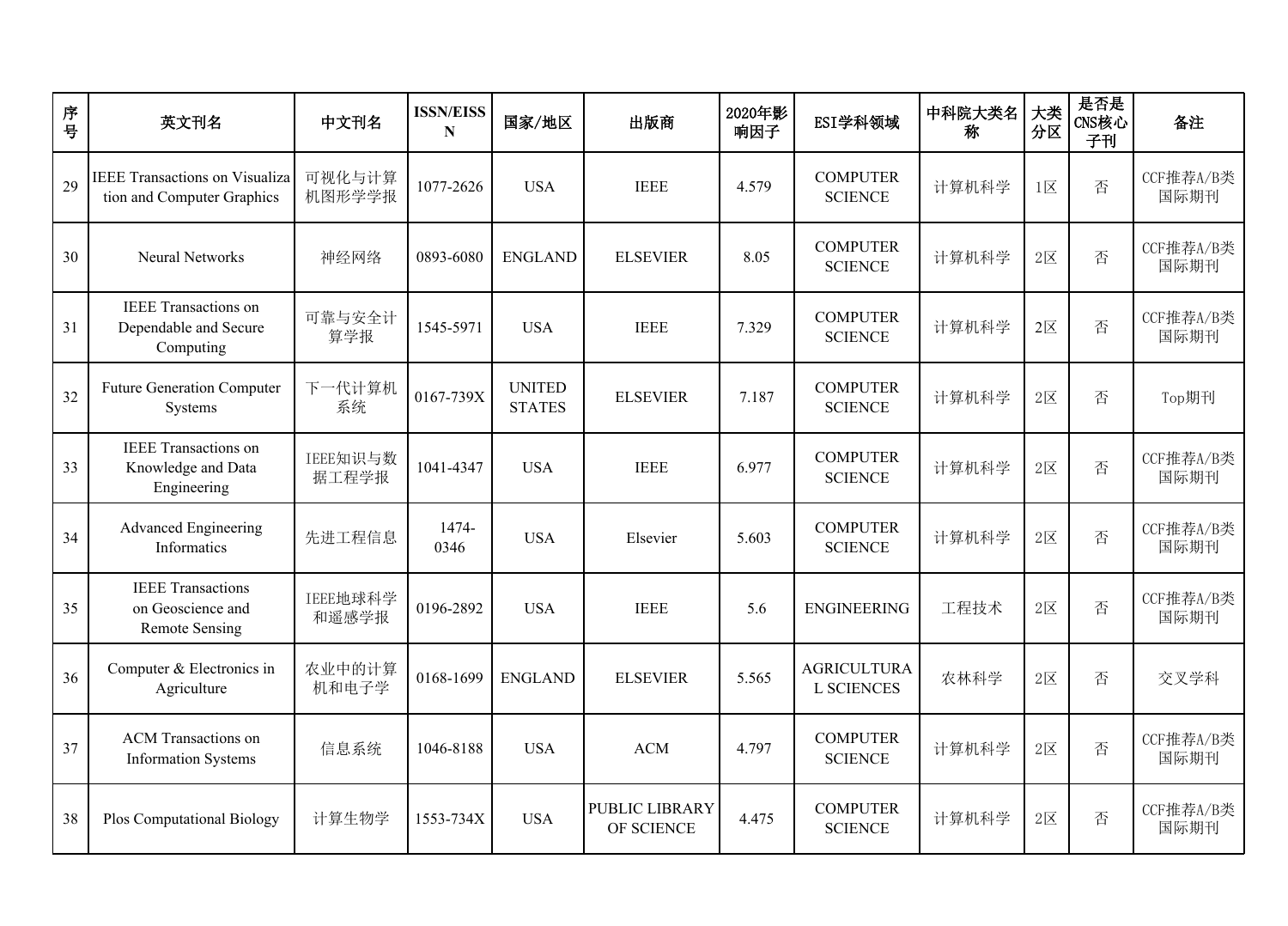| 序<br>号 | 英文刊名                                                                    | 中文刊名                        | <b>ISSN/EISS</b><br>N | 国家/地区                            | 出版商                                            | 2020年影<br>响因子 | ESI学科领域                           | 中科院大类名<br>称 | 大类<br>分区                 | 是否是<br>CNS核心<br>子刊 | 备注                |
|--------|-------------------------------------------------------------------------|-----------------------------|-----------------------|----------------------------------|------------------------------------------------|---------------|-----------------------------------|-------------|--------------------------|--------------------|-------------------|
| 39     | Science China-Information<br>Sciences                                   | 中国科学一信息<br>科学               | 1674-733X             | <b>PEOPLES R</b><br><b>CHINA</b> | <b>SCIENCE IN CHIN</b><br>A PRESS/SPRINGE<br>R | 4.38          | <b>COMPUTER</b><br><b>SCIENCE</b> | 计算机科学       | $2\n  \times$            | 否                  | CCF推荐A/B类<br>国际期刊 |
| 40     | Computer-Aided Design                                                   | 计算机辅助设<br>计                 | 0010-4485             | <b>ENGLAND</b>                   | <b>ELSEVIER</b>                                | 3.027         | <b>COMPUTER</b><br><b>SCIENCE</b> | 计算机科学       | $2 \overline{\boxtimes}$ | 否                  | CCF推荐A/B类<br>国际期刊 |
| 41     | Journal of Articical<br>Interlligence Research                          | 人工智能研究<br>杂志                | 1076-9757             | <b>USA</b>                       | <b>AI ACCESS</b><br><b>FOUNDATION</b>          | 2.776         | <b>COMPUTER</b><br><b>SCIENCE</b> | 计算机科学       | $2\n  X$                 | 否                  | CCF推荐A/B类<br>国际期刊 |
| 42     | <b>IEEE Transactions on Parallel</b><br>and Distributed Systems         | 并行和分布式<br>系统学报              | 1045-9219             | <b>USA</b>                       | <b>IEEE</b>                                    | 2.687         | <b>COMPUTER</b><br><b>SCIENCE</b> | 计算机科学       | $2 \times$               | 否                  | CCF推荐A/B类<br>国际期刊 |
| 43     | <b>IEEE Transactions on Compute</b><br>rs                               | IEEE计算机学<br>报               | 0018-9340             | <b>USA</b>                       | <b>IEEE</b>                                    | 2.663         | <b>COMPUTER</b><br><b>SCIENCE</b> | 计算机科学       | $2 \times$               | 否                  | CCF推荐A/B类<br>国际期刊 |
| 44     | <b>ACM</b> Transactions on<br>Computer-Human Interaction                | ACM人机交互学<br>报               | 1073-0516             | <b>USA</b>                       | ACM                                            | 2.351         | <b>COMPUTER</b><br><b>SCIENCE</b> | 计算机科学       | $2 \times$               | 否                  | CCF推荐A/B类<br>国际期刊 |
| 45     | IEEE Transactions on Very Lar<br>ge Scale Integration (VLSI)<br>Systems | 超大规模集成<br>电路 (VLSI)<br>系统学报 | 1063-8210             | <b>USA</b>                       | <b>IEEE</b>                                    | 2.312         | <b>ENGINEERING</b>                | 工程技术        | $2 \times$               | 否                  | CCF推荐A/B类<br>国际期刊 |
| 46     | <b>Information Systems</b>                                              | 信息系统                        | 0306-4379             | <b>ENGLAND</b>                   | <b>ELSEVIER</b>                                | 2.309         | <b>COMPUTER</b><br><b>SCIENCE</b> | 计算机科学       | $2 \overline{\boxtimes}$ | 否                  | CCF推荐A/B类<br>国际期刊 |
| 47     | Journal of Computer Science<br>and Technology                           | 计算机科学与<br>技术                | 1000-9000             | <b>CHINA</b>                     | Springer                                       | 1.571         | <b>COMPUTER</b><br><b>SCIENCE</b> | 计算机科学       | $2 \times$               | 否                  | CCF推荐A/B类<br>国际期刊 |
| 48     | <b>ACM</b> Transactions on<br>Architecture and Code<br>Optimization     | 美国计算机学<br>会架构与代码<br>优化汇刊    | 1544-3566             | <b>USA</b>                       | <b>IEEE</b>                                    | 1.277         | <b>COMPUTER</b><br><b>SCIENCE</b> | 计算机科学       | $2 \times$               | 否                  | CCF推荐A/B类<br>国际期刊 |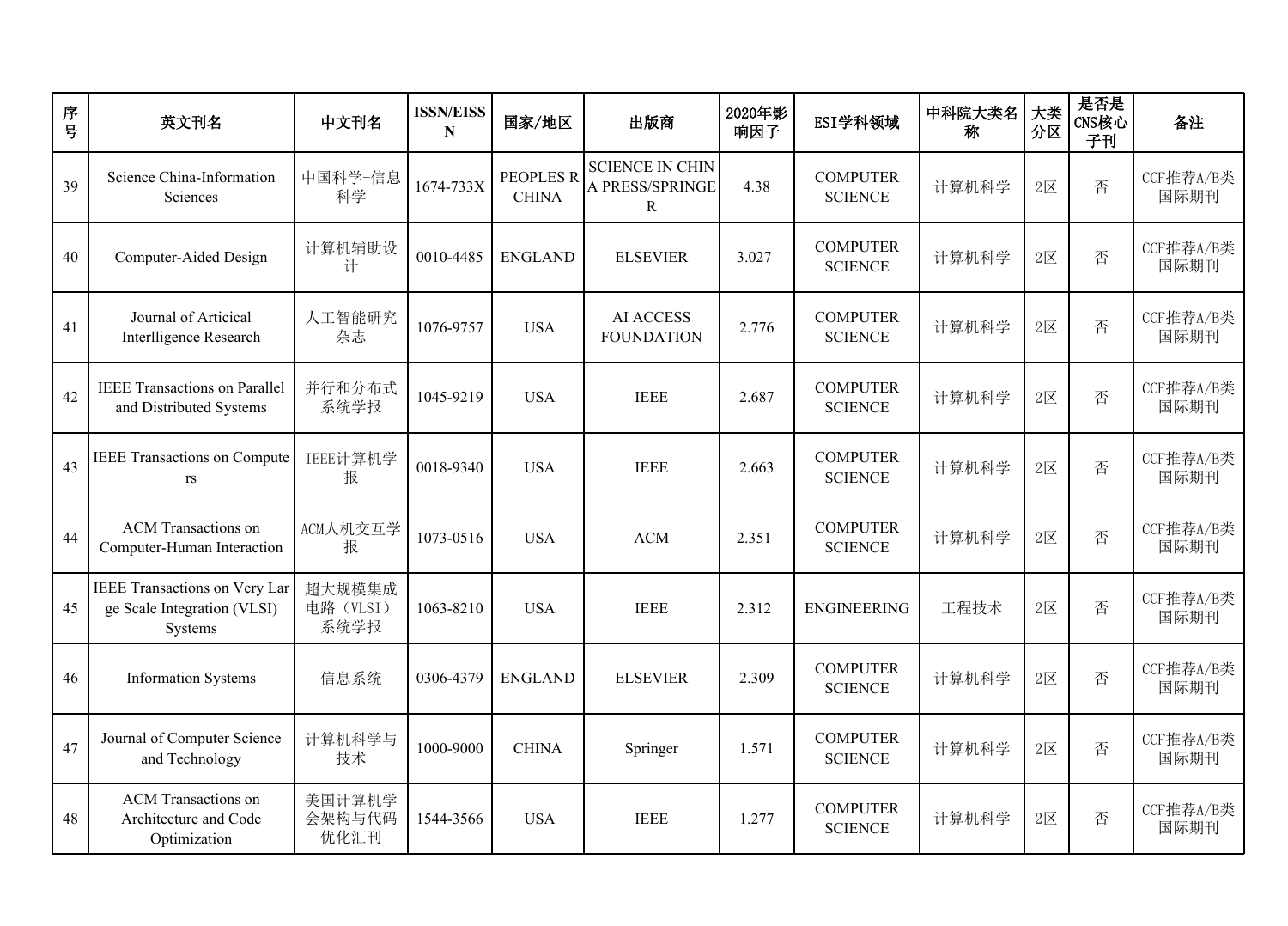## **学院高质量期刊指导目录(G4期刊)**

#### 单位名称(盖章): 信息工程学院 **WECCONNET REDESTIVES**: 院长签字:

| 序号           | 英文刊名                                                                                                                                                                                                                                                                                                                                                                                                                                                                                | 中文刊名             | <b>ISSN/EI</b><br><b>SSN</b> | 国家/地区                          | 出版商                                     | 2020年影响<br>因子 | ESI学科领域                               | 中科院大<br>类名称 | 大类分区                     | 是否是CNS<br>核心子刊 | 备注                |
|--------------|-------------------------------------------------------------------------------------------------------------------------------------------------------------------------------------------------------------------------------------------------------------------------------------------------------------------------------------------------------------------------------------------------------------------------------------------------------------------------------------|------------------|------------------------------|--------------------------------|-----------------------------------------|---------------|---------------------------------------|-------------|--------------------------|----------------|-------------------|
|              | Expert<br>Systems with Applica<br>tions                                                                                                                                                                                                                                                                                                                                                                                                                                             | 专家系统及其<br>应用     | 0957-<br>4174                | <b>ENGLAND</b>                 | Elsevier                                | 6.954         | <b>COMPUTER</b><br><b>SCIENCE</b>     | 计算机科<br>学   | $1\overline{\boxtimes}$  | 否              | CCF推荐C类<br>国际期刊   |
| 2            | International Soil and<br><b>Water Conservation</b><br>Research                                                                                                                                                                                                                                                                                                                                                                                                                     | 国际水土保持           | 2095-<br>6339                | <b>CHINA</b>                   | Ministry of Water<br>Resources of China | 6.1           | <b>ENVIRONMENT</b><br>AL SCIENCES     | 环境科学        | $1\overline{\mathsf{X}}$ | 否              | 交叉学科              |
| $\mathbf{3}$ | <b>IEEE</b> Transactions on<br>Circuits and Systems<br>for Video Technology                                                                                                                                                                                                                                                                                                                                                                                                         | 视频技术用电<br>路和系统汇刊 | $1051 -$<br>8215             | <b>UNITED</b><br><b>STATES</b> | <b>IEEE</b>                             | 4.685         | <b>ENGINEERING</b>                    | 工程技术        | $1\overline{\boxtimes}$  | 否              | CCF推荐A/B<br>类国际期刊 |
|              | <b>IEEE</b> Transactions<br>on Affective Computin<br>$\mathbf{g}% _{T}=\mathbf{g}_{T}=\mathbf{g}_{T}=\mathbf{g}_{T}=\mathbf{g}_{T}=\mathbf{g}_{T}=\mathbf{g}_{T}=\mathbf{g}_{T}=\mathbf{g}_{T}=\mathbf{g}_{T}=\mathbf{g}_{T}=\mathbf{g}_{T}=\mathbf{g}_{T}=\mathbf{g}_{T}=\mathbf{g}_{T}=\mathbf{g}_{T}=\mathbf{g}_{T}=\mathbf{g}_{T}=\mathbf{g}_{T}=\mathbf{g}_{T}=\mathbf{g}_{T}=\mathbf{g}_{T}=\mathbf{g}_{T}=\mathbf{g}_{T}=\mathbf{g}_{T}=\mathbf{g}_{T}=\mathbf{g}_{T}=\math$ | IEEE情感计算<br>学报   | 1949-<br>3045                | <b>USA</b>                     | <b>IEEE</b>                             | 10.506        | <b>COMPUTER</b><br><b>SCIENCE</b>     | 计算机科<br>学   | $2\overline{\boxtimes}$  | 否              | CCF推荐A/B<br>类国际期刊 |
| 8            | International<br>Journal of Intelligent<br>Systems                                                                                                                                                                                                                                                                                                                                                                                                                                  | 国际智能系统<br>杂志     | 0884-<br>8173                | <b>USA</b>                     | Wiley                                   | 8.709         | <b>COMPUTER</b><br><b>SCIENCE</b>     | 计算机科<br>学   | $2\overline{\boxtimes}$  | 否              | CCF推荐C类<br>国际期刊   |
| 9            | <b>IEEE</b> Transactions<br>on Service Computing                                                                                                                                                                                                                                                                                                                                                                                                                                    | IEEE服务计算<br>学报   | 1939-<br>1374                | <b>USA</b>                     | <b>IEEE</b>                             | 8.216         | <b>COMPUTER</b><br><b>SCIENCE</b>     | 计算机科<br>学   | $2\overline{\mathbb{X}}$ | 否              | CCF推荐A/B类<br>国际期刊 |
| 10           | GigaScience                                                                                                                                                                                                                                                                                                                                                                                                                                                                         | Giga科学           | 2047-<br>217X                | 中国华大基<br>因                     | <b>OXFORD UNIV</b><br><b>PRESS</b>      | 7.463         | MULTIDISCIPLI<br><b>NARY SCIENCES</b> | 交叉学科        | $2\overline{\boxtimes}$  | 否              | 交叉学科              |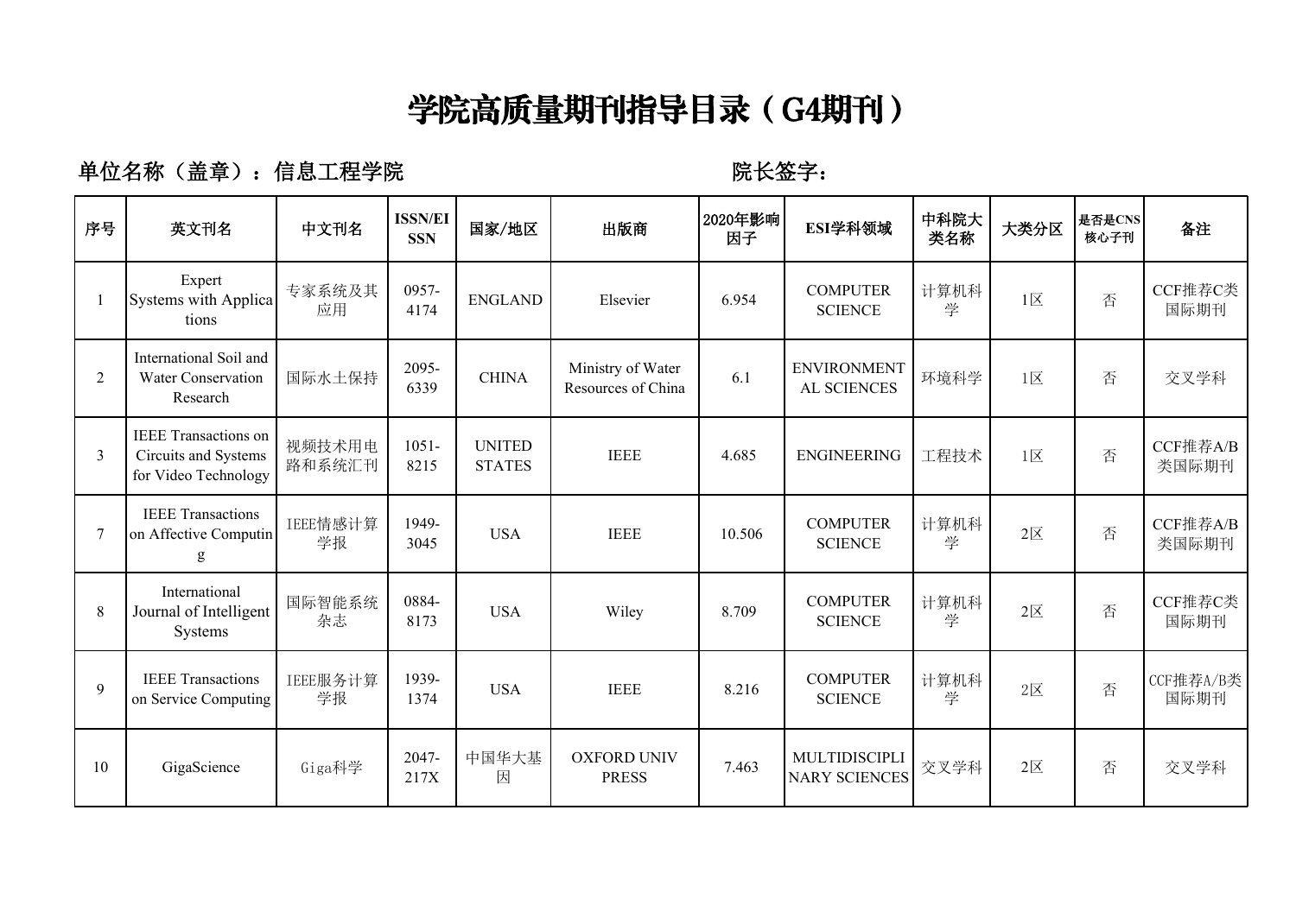| 序号             | 英文刊名                                                           | 中文刊名              | <b>ISSN/EI</b><br><b>SSN</b> | 国家/地区                         | 出版商                                                        | 2020年影响<br>因子 | ESI学科领域                            | 中科院大<br>类名称 | 大类分区                    | 是否是CNS<br>核心子刊 | 备注                |
|----------------|----------------------------------------------------------------|-------------------|------------------------------|-------------------------------|------------------------------------------------------------|---------------|------------------------------------|-------------|-------------------------|----------------|-------------------|
| 11             | Bioinformatics                                                 | 生物信息              | 1367-<br>4803                | <b>ENGLAND</b>                | <b>OXFORD</b><br><b>UNIVERSITY PRESS</b>                   | 6.937         | <b>BIOLOGY</b>                     | 生物          | $2 \times$              | 否              | CCF推荐A/B<br>类国际期刊 |
| 12             | Engineering<br>Applications of<br>Artificial Intelligence      | 人工智能的工<br>程应用     | 0952-<br>1976                |                               | PERGAMON-<br><b>ENGLAND ELSEVIER SCIENCE</b><br><b>LTD</b> | 6.212         | <b>COMPUTER</b><br><b>SCIENCE</b>  | 计算机科<br>学   | $2 \times$              | 否              | CCF推荐C类<br>国际期刊   |
| 13             | IEEE-CAA Journal of<br>Automatica Sinica                       | IEEE-CAA自动<br>化学报 | 2329-<br>9266                | <b>USA</b>                    | <b>IEEE</b>                                                | 6.171         | <b>COMPUTER</b><br><b>SCIENCE</b>  | 计算机科<br>学   | $2\overline{\boxtimes}$ | 否              | CCF推荐A/B<br>类国际期刊 |
| 14             | <b>IEEE</b> Transactions on<br>Cloud Computing                 | IEEE云计算学<br>报     | 2168-<br>7161                | <b>USA</b>                    | <b>IEEE</b>                                                | 5.938         | <b>COMPUTER</b><br><b>SCIENCE</b>  | 计算机科<br>学   | $2\overline{\boxtimes}$ | 否              | CCF推荐C类国<br>际期刊   |
| 15             | Decision Support<br>Systems                                    | 决策支持系统            | 0167-<br>9236                | <b>NETHERLA</b><br><b>NDS</b> | <b>ELSEVIER</b>                                            | 5.795         | <b>COMPUTER</b><br><b>SCIENCE</b>  | 计算机科<br>学   | $2\overline{\boxtimes}$ | 否              | CCF推荐C类<br>国际期刊   |
| 16             | IEEE Journal of<br><b>Biomedical and Health</b><br>Informatics | 生物医学与健<br>康信息学杂志  | 2168-<br>2194                | <b>USA</b>                    | <b>IEEE</b>                                                | 5.772         | <b>ENGINEERING</b>                 | 工程技术        | $2\overline{\boxtimes}$ | 否              | CCF推荐C类<br>国际期刊   |
| 17             | Neurocomputing                                                 | 神经计算              | 0925-<br>2312                | <b>NETHERLA</b><br><b>NDS</b> | Elsevier                                                   | 5.719         | ENGINEERING                        | 工程技术        | $2\overline{\boxtimes}$ | 否              | CCF推荐C类<br>国际期刊   |
| $\overline{4}$ | <b>IEEE</b> Transactions on<br>Vehicular Technology            | 车辆技术IEEE<br>汇刊    | 0018-<br>9545                | <b>USA</b>                    | <b>IEEE</b>                                                | 5.379         | <b>ENGINEERING</b>                 | 工程技术        | $2 \times$              | 否              | 交叉学科              |
| 18             | Artificial Intelligence<br>In Medicine                         | 医学中的人工<br>智能      | 0933-<br>3657                | Netherlands                   | Elsevier                                                   | 5.326         | <b>CLINICAL</b><br><b>MEDICINE</b> | 工程技术        | $2\overline{\boxtimes}$ | 否              | CCF推荐C类<br>国际期刊   |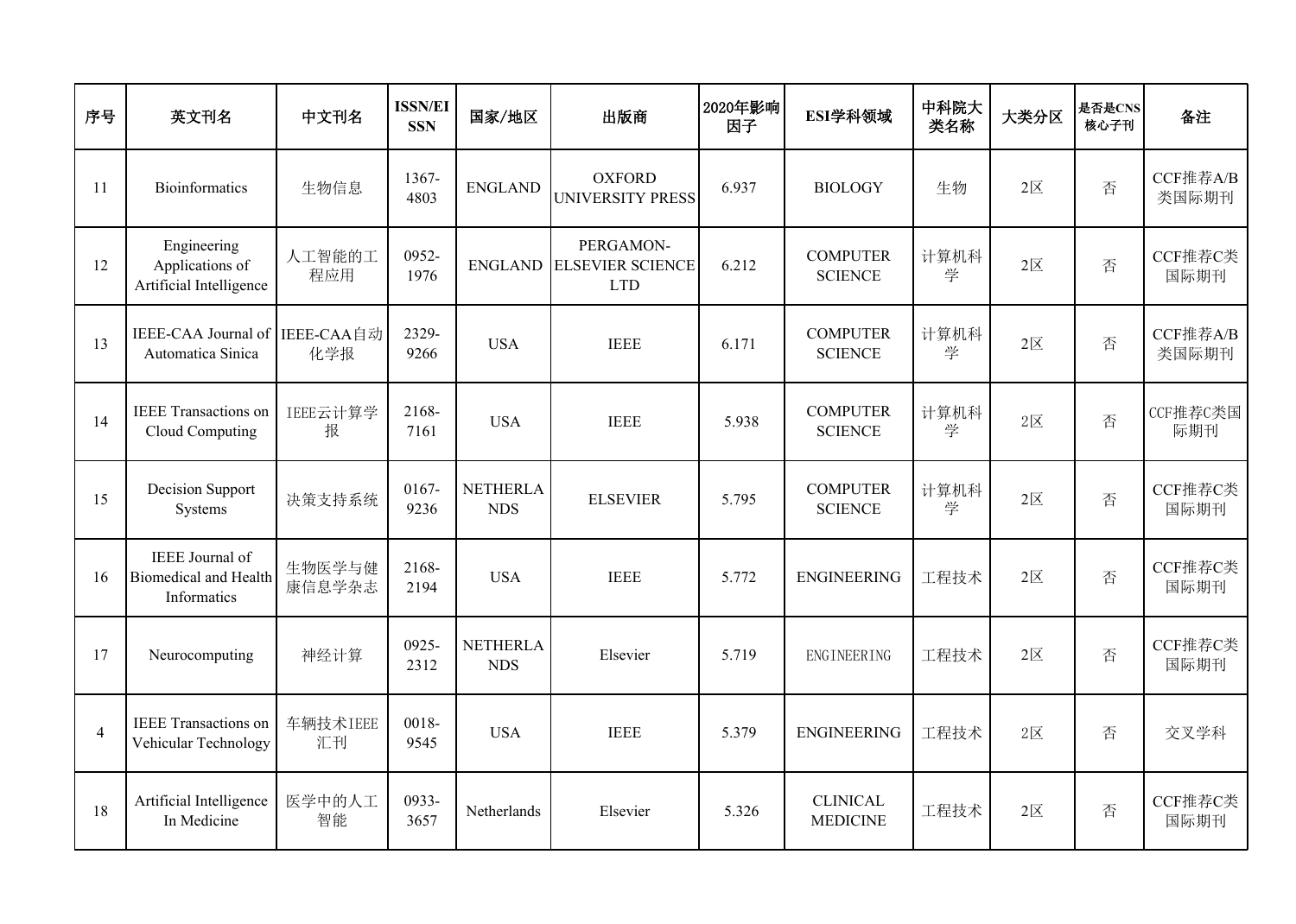| 序号 | 英文刊名                                                                         | 中文刊名               | <b>ISSN/EI</b><br><b>SSN</b> | 国家/地区                          | 出版商                                                | 2020年影响<br>因子 | ESI学科领域                                  | 中科院大<br>类名称 | 大类分区                    | 是否是CNS<br>核心子刊 | 备注                |
|----|------------------------------------------------------------------------------|--------------------|------------------------------|--------------------------------|----------------------------------------------------|---------------|------------------------------------------|-------------|-------------------------|----------------|-------------------|
| 19 | Environmental<br>Modeling & Software                                         | 环境模型及软<br>件        | 1364-<br>8152                | <b>USA</b>                     | Elsevier                                           | 5.288         | <b>ENVIRONME</b><br><b>NATAL SCIENCE</b> | 环境科学        | $2 \times$              | 否              | 交叉学科              |
| 20 | Complex & Intelligent<br>Systems                                             | 复杂智能系统             | 2199-<br>4536                | <b>SAUDI</b><br><b>ARABIA</b>  | Springer                                           | 4.927         | <b>ENGINEERING</b>                       | 工程技术        | $2 \times$              | 否              | CCF推荐C类国<br>际期刊   |
| 5  | <b>Remote Sensing</b>                                                        | 遥感                 | 2072-<br>4292                | <b>SWITZERLA</b><br>ND         | MDPI (Basel,<br>Switzerland)                       | 4.848         | ENGINEERING                              | 工程技术        | $2\overline{\boxtimes}$ | 否              | 交叉学科              |
| 21 | Human Computer<br>Interaction                                                | 人机交互               | 0737-<br>0024                | <b>USA</b>                     | <b>TAYLOR &amp; FRANCI</b><br>S                    | 4.750         | <b>COMPUTER</b><br><b>SCIENCE</b>        | 工程技术        | $2\overline{\boxtimes}$ | 否              | CCF推荐A/B<br>类国际期刊 |
| 22 | Computers In Biology<br>and Medicine                                         | 生物与医学中<br>的计算机     | $0010 -$<br>4825             | <b>ENGLAND</b>                 | PERGAMON-<br><b>ELSEVIER SCIENCE</b><br><b>LTD</b> | 4.589         | <b>COMPUTER</b><br><b>SCIENCE</b>        | 工程技术        | $2\overline{\boxtimes}$ | 否              | 交叉学科              |
| 6  | <b>IEEE</b> Transactions on<br>Cognitive<br>Communications and<br>Networking | 认知通信与网<br>络学报      | 2332-<br>7731                | <b>USA</b>                     | <b>IEEE</b>                                        | 4.574         | <b>ENGINEERING</b>                       | 工程技术        | $2 \times$              | 否              | 交叉学科              |
| 23 | <b>IEEE</b> Transactions on<br><b>Biomedical</b><br>Engineering              | IEEE生物医学<br>工程会刊   | 0018-<br>9294                | <b>USA</b>                     | <b>IEEE</b>                                        | 4.538         | <b>COMPUTER</b><br><b>SCIENCE</b>        | 工程技术        | $2 \times$              | 否              | 交叉学科              |
| 24 | IEEE Journal of<br>Selected Topics in<br><b>Signal Processing</b>            | 信号处理选定<br>领域IEEE期刊 | 1932-<br>4553                | <b>USA</b>                     | <b>IEEE</b>                                        | 4.361         | <b>COMPUTER</b><br><b>SCIENCE</b>        | 计算机科<br>学   | $2\n  X$                | 否              | 交叉学科              |
| 25 | <b>IEEE</b> Wireless<br>Communications<br>Letters                            | 无线通信快报             | 2162-<br>2337                | <b>UNITED</b><br><b>STATES</b> | <b>IEEE</b>                                        | 4.348         | <b>ENGINEERING</b>                       | 工程技术        | $2\overline{\boxtimes}$ | 否              | 交叉学科              |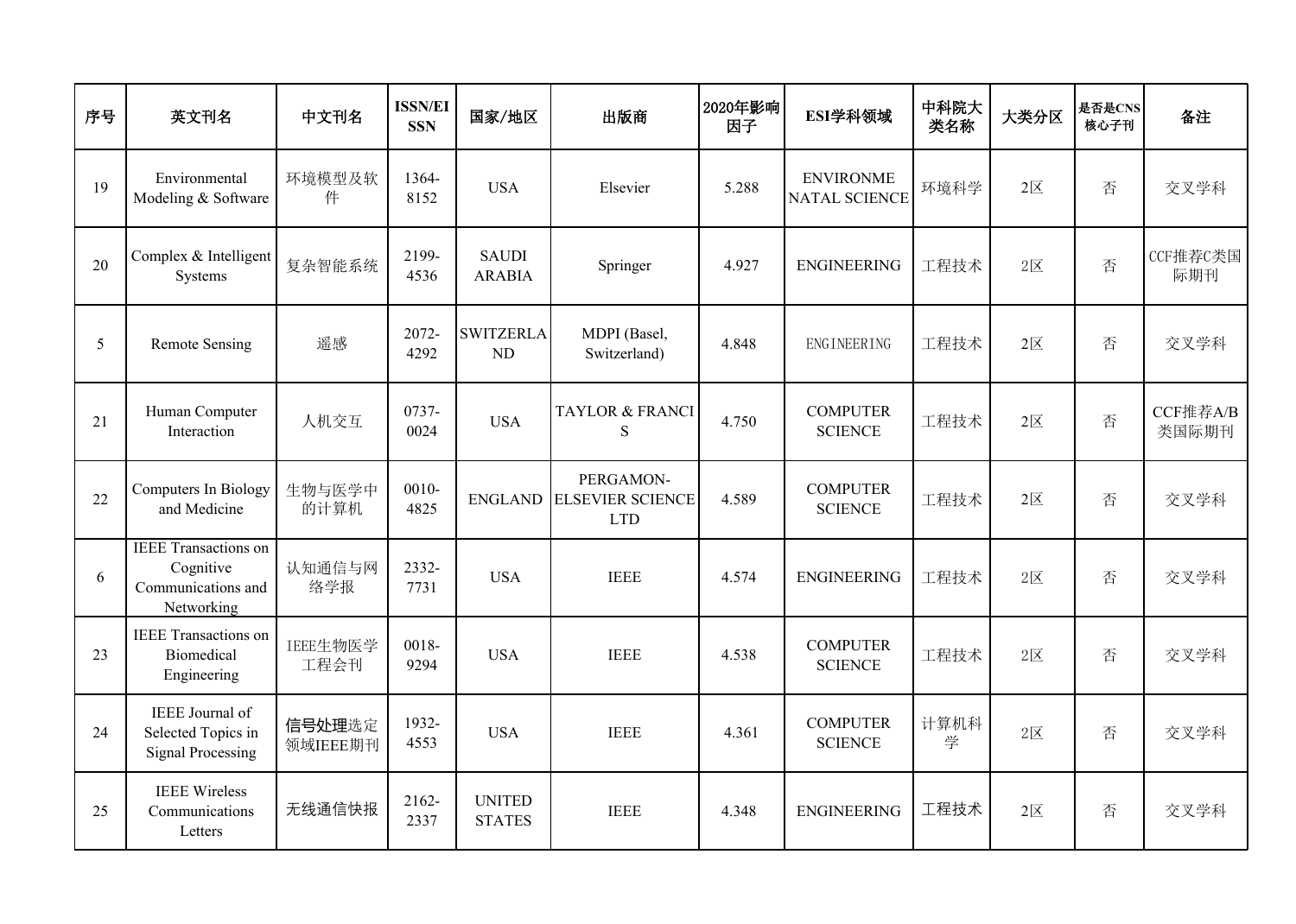| 序号 | 英文刊名                                                                              | 中文刊名                        | <b>ISSN/EI</b><br><b>SSN</b> | 国家/地区                          | 出版商                                                            | 2020年影响<br>因子 | ESI学科领域                                | 中科院大<br>类名称 | 大类分区                    | 是否是CNS<br>核心子刊 | 备注              |
|----|-----------------------------------------------------------------------------------|-----------------------------|------------------------------|--------------------------------|----------------------------------------------------------------|---------------|----------------------------------------|-------------|-------------------------|----------------|-----------------|
| 26 | Fuzzy Optimization<br>and Decision Making                                         | 模糊优化与决<br>策                 | 1568-<br>4539                | <b>USA</b>                     | Springer                                                       | 4.128         | <b>COMPUTER</b><br><b>SCIENCE</b>      | 计算机科<br>学   | $2\overline{\boxtimes}$ | 否              | CCF推荐C类<br>国际期刊 |
| 27 | Biosystems<br>Engineering                                                         | 生物系统工程                      | 1537-<br>5110                | <b>USA</b>                     | <b>ACADEMIC PRESS</b><br><b>INC ELSEVIER</b><br><b>SCIENCE</b> | 4.123         | <b>AGRICULTURAL</b><br><b>SCIENCES</b> | 农林科学        | $2\overline{\boxtimes}$ | 否              | 交叉学科            |
| 28 | <b>Medical Physics</b>                                                            | 医学物理                        | 0094-<br>2405                | <b>UNITED</b><br><b>STATES</b> | John Wiley and Sons<br>Ltd                                     | 4.071         | 医学                                     | 医学          | $2\nabla$               | 否              | 交叉学科            |
| 29 | <b>IEEE</b> Geoscience and<br><b>Remote Sensing</b><br>Letters                    | IEEE地球科学<br>和遥感快报           | 1545-<br>598X                | <b>USA</b>                     | <b>IEEE</b>                                                    | 3.966         | <b>ENGINEERING</b>                     | 工程技术        | $2 \times$              | 否              | CCF推荐C类国<br>际期刊 |
| 30 | <b>IEEE-ACM</b><br>Transactions on Audio<br>Speech and Language<br>Processing     | IEEE-ACM语音<br>与语言处理学<br>报   | 2329-<br>9290                | <b>USA</b>                     | <b>IEEE/ACM</b>                                                | 3.919         | Electronics and<br>Electrical          | 电子与电<br>气   | $2\overline{\boxtimes}$ | 否              | 交叉学科            |
| 31 | <b>IEEE</b> Journal of<br>Selected Topics In<br>Applied Earth<br>Observations and | IEEE应用地球<br>观测和遥感精<br>选专题杂志 | 1939-<br>1404                | <b>USA</b>                     | <b>IEEE</b>                                                    | 3.784         | <b>ENGINEERING</b>                     | 工程技术        | $2\overline{\boxtimes}$ | 否              | 交叉学科            |
| 32 | Physics in Medicine<br>and Biology                                                | 医学与生物物<br>理                 | $0031 -$<br>9155             | <b>ENGLAND</b>                 | Institute of Physics<br>Publishing                             | 3.609         | <b>ENGINEERING</b>                     | 工程技术        | $2 \times$              | 否              | 交叉学科            |
| 33 | <b>IEEE</b> Communications<br>Letters                                             | 通信快报                        | 1089-<br>7798                | <b>UNITED</b><br><b>STATES</b> | <b>IEEE</b>                                                    | 3.436         | <b>COMPUTER</b><br><b>SCIENCE</b>      | 计算机科<br>学   | $2 \times$              | 否              | 交叉学科            |
| 34 | Computer &<br>Geosciences                                                         | 计算机&地球科<br>学                | 0098-<br>3004                | <b>USA</b>                     | Elsevier Ltd                                                   | 3.372         | <b>GEOSCIENCES</b>                     | 地球科学        | $2 \times$              | 否              | 交叉学科            |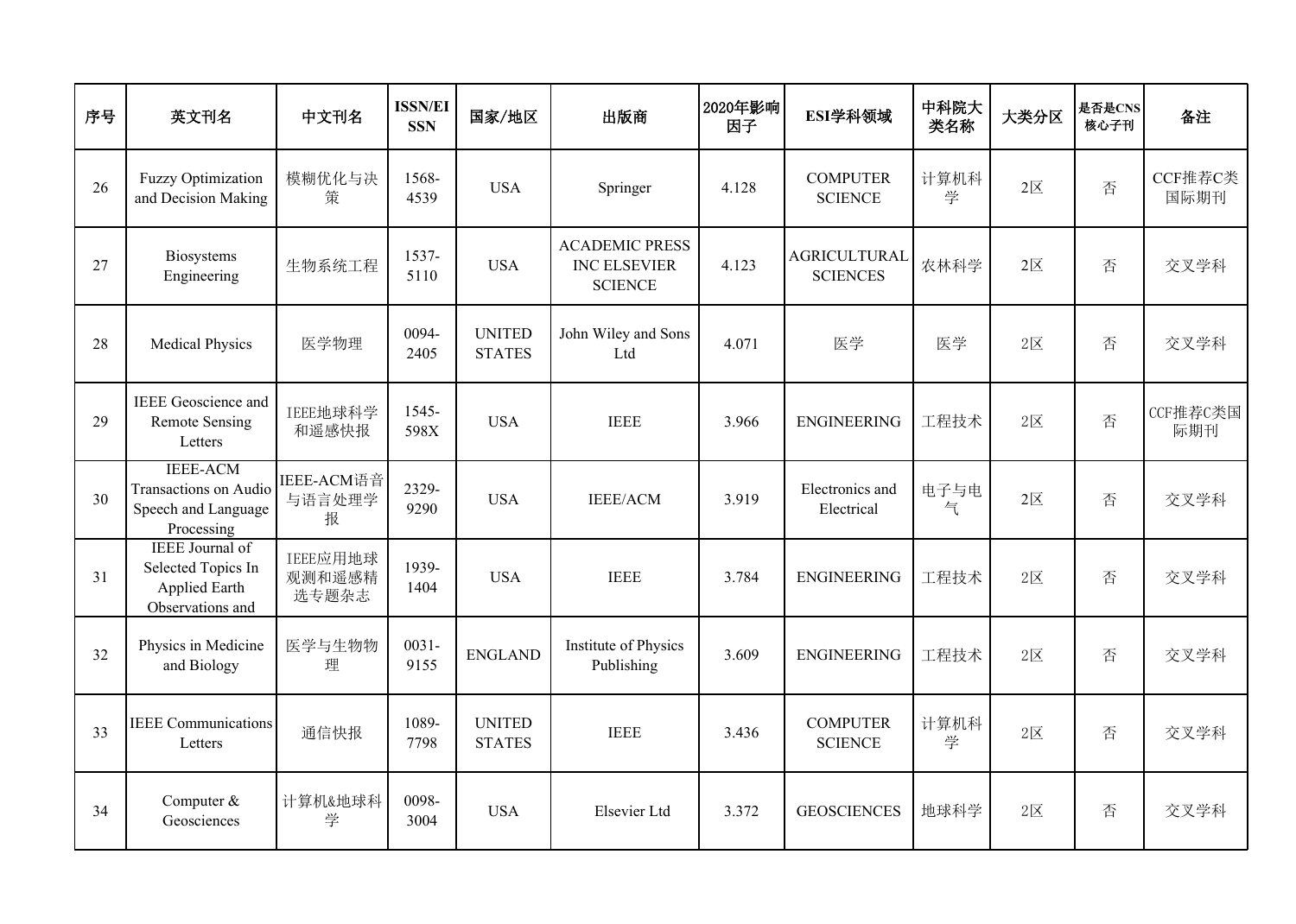| 序号 | 英文刊名                                                                                 | 中文刊名            | <b>ISSN/EI</b><br><b>SSN</b> | 国家/地区                            | 出版商                                               | 2020年影响<br>因子 | ESI学科领域                                        | 中科院大<br>类名称 | 大类分区                    | 是否是CNS<br>核心子刊 | 备注              |
|----|--------------------------------------------------------------------------------------|-----------------|------------------------------|----------------------------------|---------------------------------------------------|---------------|------------------------------------------------|-------------|-------------------------|----------------|-----------------|
| 35 | <b>IEEE</b> Transactions on<br><b>Big Data</b>                                       | IEEE汇刊大数<br>据   | 2167-<br>6461                | 美国                               | <b>IEEE</b>                                       | 3.344         | <b>COMPUTER</b><br><b>SCIENCE</b>              | 计算机科<br>学   | $2\n  X$                | 否              | CCF推荐C类<br>国际期刊 |
| 36 | Signal Processing:<br><b>Image Communication</b>                                     | 信号处理: 图<br>像通信  | 0923-<br>5965                | <b>NETHERLA</b><br><b>NDS</b>    | Elsevier                                          | 3.256         | <b>ENGINEERING</b>                             | 工程技术        | $2\overline{\boxtimes}$ | 否              | CCF推荐C类国<br>际期刊 |
| 37 | Interdisciplinary<br>Sciences-<br>Computational Life<br>Sciences                     | 计算生命科学          | 1913-<br>2751                | 中国                               | Springer                                          | 2.233         | 生物                                             | 计算机科<br>学   | $2\overline{\boxtimes}$ | 否              | 交叉学科            |
| 38 | Frontiers of Computer<br>Science                                                     | 计算机科学前<br>沿     | 2095-<br>2228                | <b>PEOPLES R</b><br><b>CHINA</b> | <b>Higher Education</b><br>Press                  | 2.061         | <b>COMPUTER</b><br><b>SCIENCE</b>              | 计算机科<br>学   | $2\overline{\boxtimes}$ | 否              | CCF推荐C类国<br>际期刊 |
| 39 | <b>International Journal</b><br>of Agricultural and<br><b>Biological Engineering</b> | 国际农业与生<br>物工程杂志 | 1934-<br>6344                | <b>USA</b>                       | Chinese Society of<br>Agricultural<br>Engineering | 2.032         | Agricultural and<br><b>Biological Sciences</b> | 农业工程        | $2 \times$              | 否              | 交叉学科            |
| 40 | Real-Time Systems                                                                    | 实时系统            | 0922-<br>6443                | <b>NETHERLA</b><br><b>NDS</b>    | Springer                                          | 1.267         | <b>COMPUTER</b><br><b>SCIENCE</b>              | 计算机科<br>学   | $2\overline{\boxtimes}$ | 否              | CCF推荐C类<br>国际期刊 |
| 42 | Memetic Computing                                                                    | 模因计算            | 1865-<br>9284                | <b>GERMANY</b>                   | <b>SPRINGER</b><br><b>HEIDELBERG</b>              | 5.9           | <b>COMPUTER</b><br><b>SCIENCE</b>              | 计算机科<br>学   | $3\overline{\boxtimes}$ | 否              | 交叉学科            |
| 43 | Neural Computing &<br>Applications                                                   | 神经计算与应<br>用     | 0941-<br>0643                | <b>ENGLAND</b>                   | Springer                                          | 5             | <b>ENGINEERING</b>                             | 计算机科<br>学   | $3\overline{\boxtimes}$ | 否              | CCF推荐C类<br>国际期刊 |
| 44 | Journal of Grid<br>Computing                                                         | 网格计算学报          | 1570-<br>7873                | <b>NETHERLA</b><br><b>NDS</b>    | Springer                                          | 3.986         | <b>COMPUTER</b><br><b>SCIENCE</b>              | 计算机科<br>学   | $3\overline{\boxtimes}$ | 否              | CCF推荐C类<br>国际期刊 |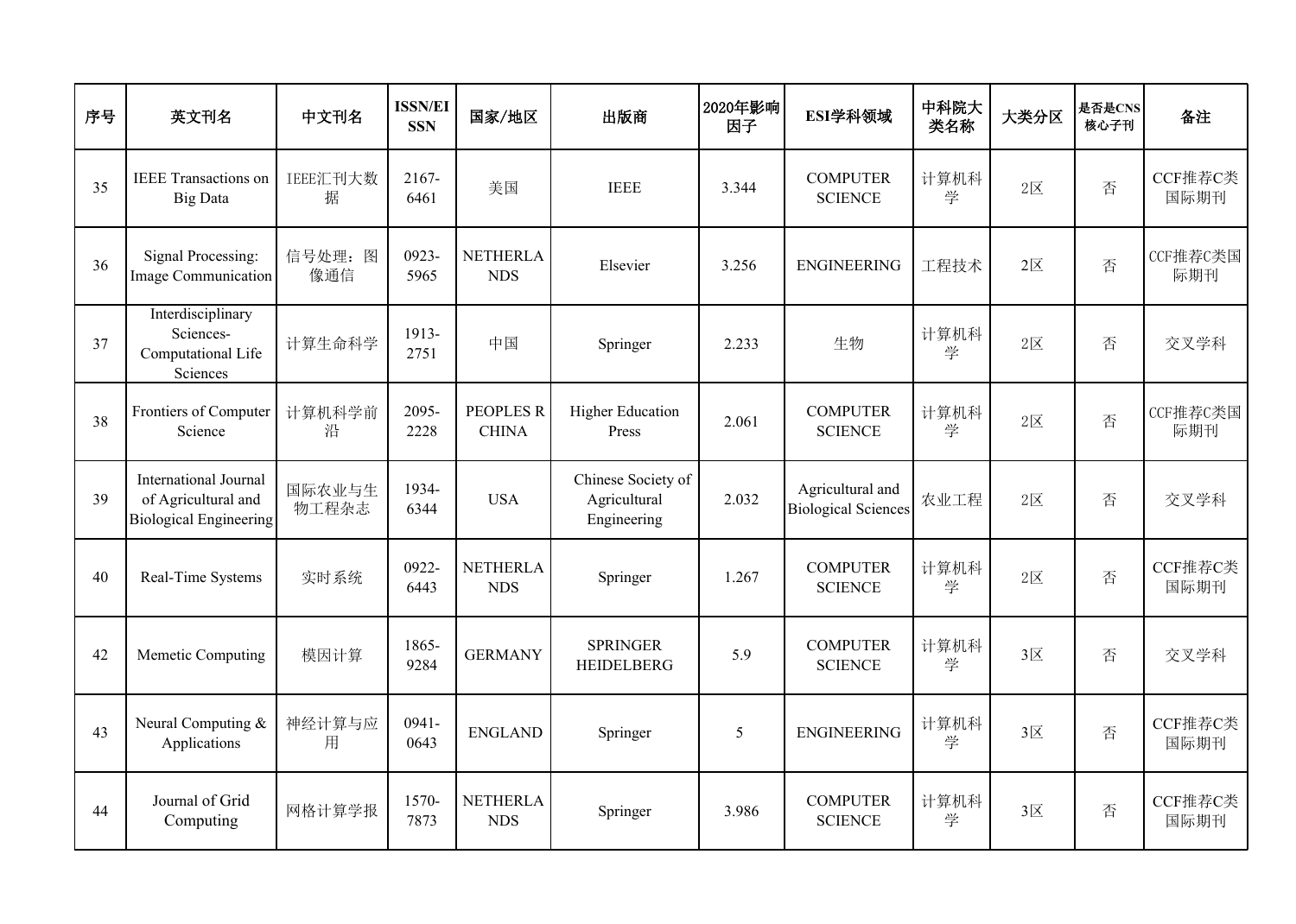| 序号 | 英文刊名                                                               | 中文刊名             | <b>ISSN/EI</b><br><b>SSN</b> | 国家/地区                         | 出版商                                                            | 2020年影响<br>因子 | ESI学科领域                           | 中科院大<br>类名称 | 大类分区                    | 是否是CNS<br>核心子刊 | 备注                |
|----|--------------------------------------------------------------------|------------------|------------------------------|-------------------------------|----------------------------------------------------------------|---------------|-----------------------------------|-------------|-------------------------|----------------|-------------------|
| 45 | Computer Vision and<br>Image Understanding                         | 计算机视觉与<br>图像理解   | 1077-<br>3142                | <b>USA</b>                    | <b>ACADEMIC PRESS</b><br><b>INC ELSEVIER</b><br><b>SCIENCE</b> | 3.876         | <b>COMPUTER</b><br><b>SCIENCE</b> | 计算机科<br>学   | $3\overline{\boxtimes}$ | 否              | CCF推荐A/B<br>类国际期刊 |
| 46 | Journal of Parallel<br>and Distributed Comp<br>uting               | 并行与分布式<br>计算杂志   | 0743-<br>7315                | <b>USA</b>                    | <b>ACADEMIC PRESS</b><br>INC ELSEVIER<br><b>SCIENCE</b>        | 3.734         | <b>COMPUTER</b><br><b>SCIENCE</b> | 计算机科<br>学   | $3\overline{\boxtimes}$ | 否              | CCF推荐A/B类<br>国际期刊 |
| 47 | Soft Computing                                                     | 软计算              | 1432-<br>7643                | <b>USA</b>                    | Springer                                                       | 3.643         | <b>COMPUTER</b><br><b>SCIENCE</b> | 计算机科<br>学   | $3\overline{\boxtimes}$ | 否              | CCF推荐C类<br>国际期刊   |
| 48 | Pervasive and<br>Mobile Computing                                  | 普及和移动计<br>算      | 1574-<br>1192                | <b>NETHERLA</b><br><b>NDS</b> | Elsevier                                                       | 3.453         | <b>COMPUTER</b><br><b>SCIENCE</b> | 计算机科<br>学   | $3\overline{\boxtimes}$ | 否              | CCF推荐C类<br>国际期刊   |
| 49 | Optik                                                              | 光学               | 0030-<br>4026                | <b>NETHERLA</b><br><b>NDS</b> | Elsevier                                                       | 2.443         | <b>ENGINEERING</b>                | 工程技术        | $3\overline{\boxtimes}$ | 否              | 交叉学科              |
| 50 | <b>Computer Graphics</b><br>Forum                                  | 计算机图形论<br>坛      | 0167-<br>7055                | <b>ENGLAND</b>                | Wiley                                                          | 2.078         | <b>COMPUTER</b><br><b>SCIENCE</b> | 计算机科<br>学   | $3\overline{\boxtimes}$ | 否              | CCF推荐A/B<br>类国际期刊 |
| 51 | <b>Distributed Computing</b>                                       | 分布式计算            | 0178-<br>2770                | <b>USA</b>                    | Springer                                                       | 1.333         | <b>COMPUTER</b><br><b>SCIENCE</b> | 计算机科<br>学   | $3\overline{\boxtimes}$ | 否              | CCF推荐C类<br>国际期刊   |
| 41 | <b>ACM</b> Transactions on<br><b>Embedded Computing</b><br>Systems | ACM嵌入式计<br>算系统学报 | 1539-<br>9087                | <b>USA</b>                    | $ACM$                                                          | 1.193         | <b>COMPUTER</b><br><b>SCIENCE</b> | 计算机科<br>学   | $3\overline{\boxtimes}$ | 否              | CCF推荐A/B<br>类国际期刊 |
| 52 | 计算机学报                                                              | 计算机学报            | 0254-<br>4164                | 中国                            | 中国计算机学会<br>中<br>国科学院计算技术研<br>究所                                | 6.477         | <b>COMPUTER</b><br><b>SCIENCE</b> | 计算机科<br>学   | 无                       | 否              | CCF中文/A类<br>期刊    |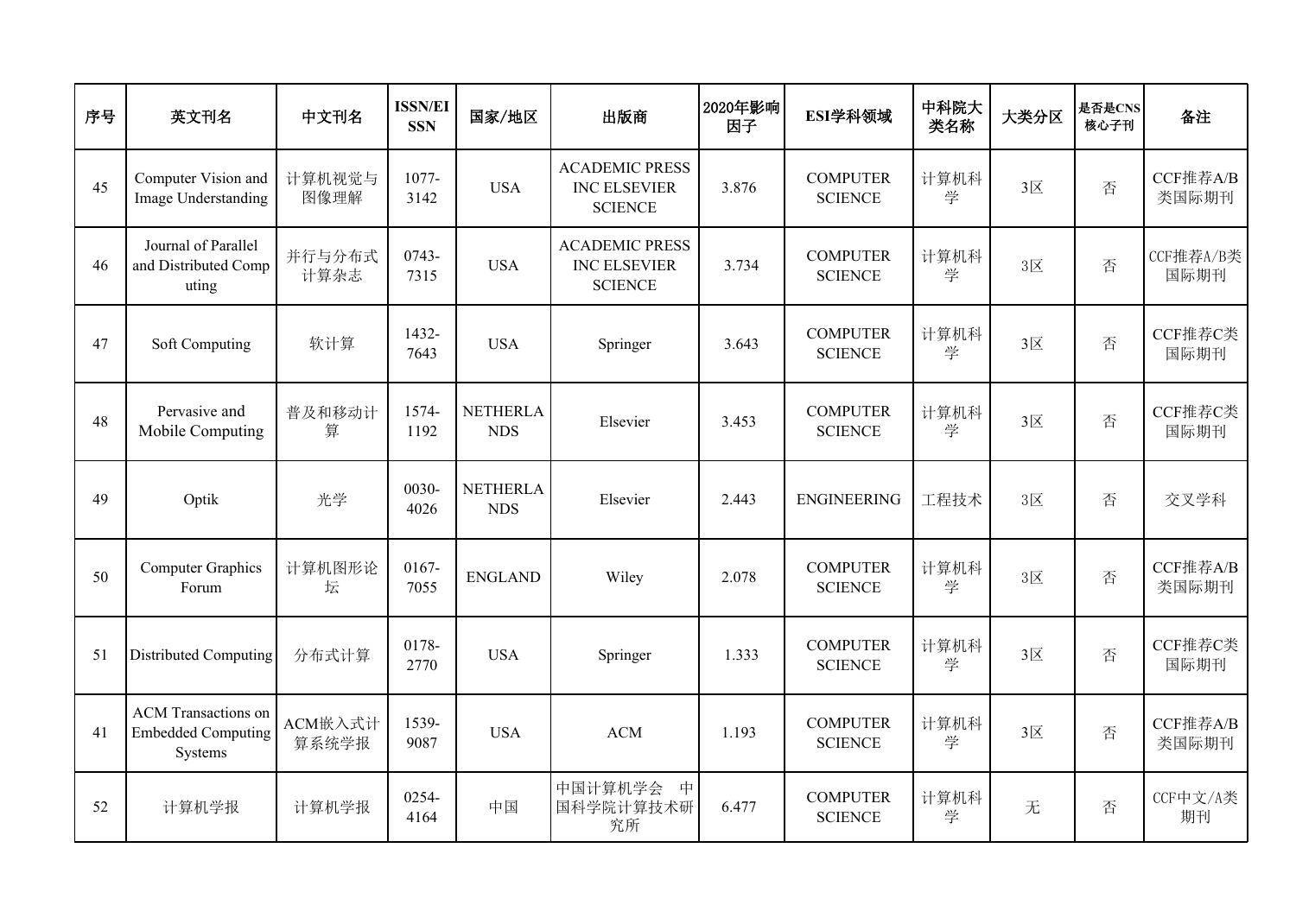| 序号 | 英文刊名       | 中文刊名          | <b>ISSN/EI</b><br><b>SSN</b> | 国家/地区 | 出版商                          | 2020年影响<br>因子 | ESI学科领域                                   | 中科院大<br>类名称 | 大类分区 | 是否是CNS<br>核心子刊 | 备注                |
|----|------------|---------------|------------------------------|-------|------------------------------|---------------|-------------------------------------------|-------------|------|----------------|-------------------|
| 53 | 自动化学报      | 自动化学报         | 0254-<br>4156                | 中国    | 科学出版社                        | 4.466         | <b>COMPUTER</b><br><b>SCIENCE</b>         | 计算机科<br>学   | 无    | 否              | CCF中文/A类<br>期刊    |
| 54 | 软件学报       | 软件学报          | 1000-<br>9825                | 中国    | 中国科学院软件研究<br>所               | 4.068         | <b>COMPUTER</b><br><b>SCIENCE</b>         | 计算机科<br>学   | 无    | 否              | CCF中文/A类<br>期刊    |
| 55 | 农业工程学报     | 农业工程学报        | $1002 -$<br>6819             | 中国    | 中国农业工程学会                     | 3.409         | <b>AGRICULTURAL</b><br><b>SCIENCES</b>    | 农业工程        | 无    | 否              | 交叉学科              |
| 56 | 农业机械学报     | 农业机械学报        | 1000-<br>1298                | 中国    | 中国农业机械学会                     | 3.242         | <b>AGRICULTURAL</b><br><b>ENGINEERING</b> | 农业工程        | 无    | 否              | 交叉学科              |
| 57 | 中国科学: 信息科学 | 中国科学:信<br>息科学 | 1674-<br>7267                | 中国    | 中国科学院、国家自<br>然科学基金委员会        | 2.68          | <b>COMPUTER</b><br><b>SCIENCE</b>         | 计算机科<br>学   | 无    | 否              | CCF中文/A类<br>期刊    |
| 58 | 通信学报       | 通信学报          | 1000-<br>436X                | 中国    | 中国通信学报                       | 2.107         | <b>ENGINEERING</b>                        | 工程技术        | 无    | 否              | CCF推荐中文<br>B/C类期刊 |
| 59 | 计算机研究与发展   | 计算机研究与<br>发展  | 1000-<br>1239                | 中国    | 中国科学院计算技术<br>研究所和中国计算机<br>学会 | 2.058         | <b>COMPUTER</b><br><b>SCIENCE</b>         | 计算机科<br>学   | 无    | 否              | CCF中文/A类<br>期刊    |
| 60 | 电子学报       | 电子学报          | 0372-<br>2112                | 中国    | 中国电子学会                       | 1.665         | <b>COMPUTER</b><br><b>SCIENCE</b>         | 计算机科<br>学   | 无    | 否              | CCF中文/A类<br>期刊    |
| 61 | 控制与决策      | 控制与决策         | $1001 -$<br>0920             | 中国    | 东北大学                         | 1.638         | <b>ENGINEERING</b>                        | 工程技术        | 无    | 否              | 交叉学科              |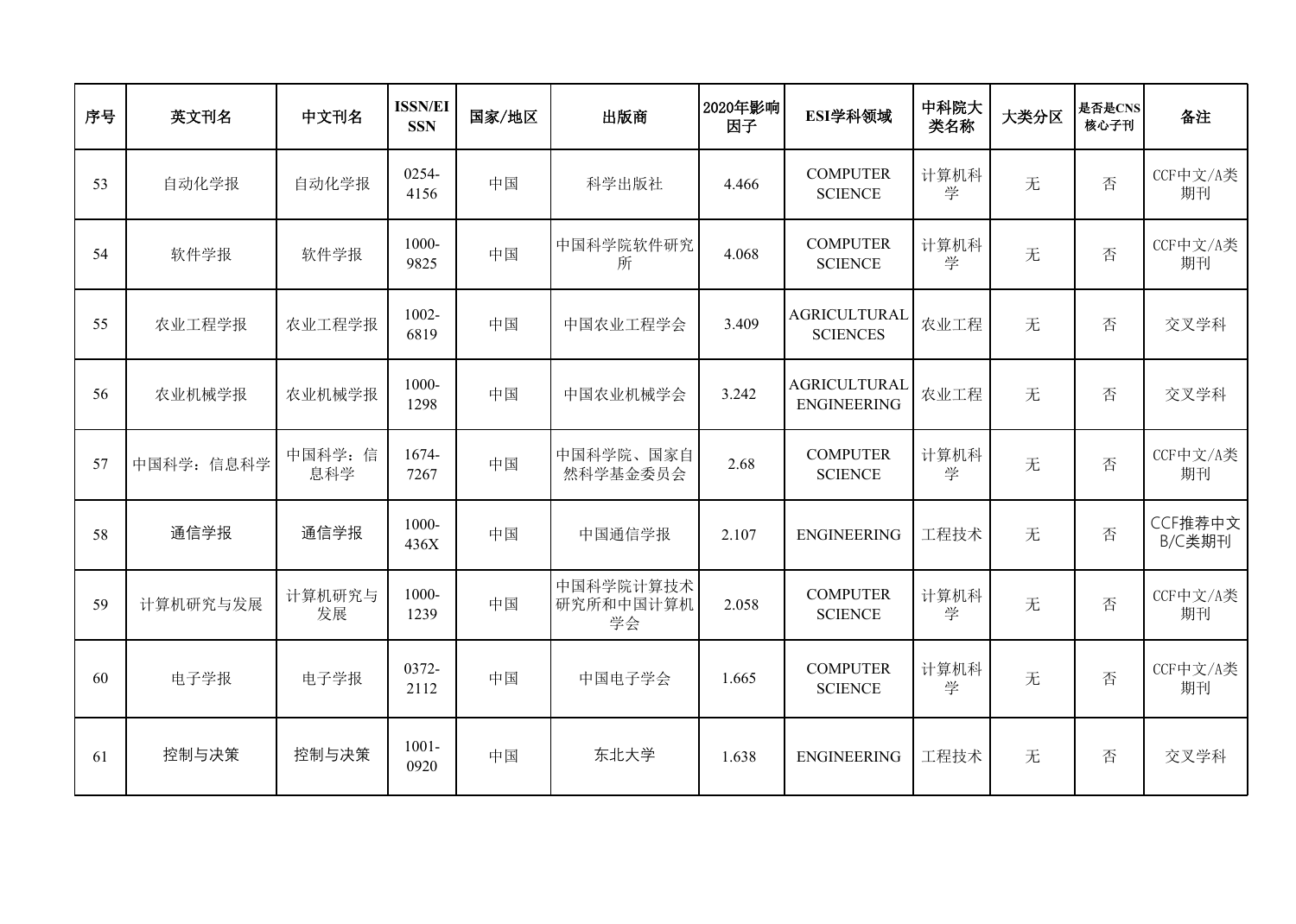| 序号 | 英文刊名              | 中文刊名                  | <b>ISSN/EI</b><br><b>SSN</b> | 国家/地区 | 出版商                               | 2020年影响<br>因子 | ESI学科领域                           | 中科院大<br>类名称 | 大类分区 | 是否是CNS<br>核心子刊 | 备注                |
|----|-------------------|-----------------------|------------------------------|-------|-----------------------------------|---------------|-----------------------------------|-------------|------|----------------|-------------------|
| 62 | 计算机辅助设计与图<br>形学学报 | 计算机辅助设<br>计与图形学学<br>报 | $1003 -$<br>9775             | 中国    | 科学出版社                             | 1.624         | <b>COMPUTER</b><br><b>SCIENCE</b> | 计算机科<br>学   | 无    | 否              | CCF中文/A类<br>期刊    |
| 63 | 数据分析与知识发现         | 数据分析与知<br>识发现         | 2096-<br>3467                | 中国    | 中国科学院文献情报<br>中心                   | 1.536         | <b>COMPUTER</b><br><b>SCIENCE</b> | 计算机科<br>学   | 无    | 否              | CCF推荐中文<br>B/C类期刊 |
| 64 | 模式识别与人工智能         | 模式识别与人<br>工智能         | $1003 -$<br>6059             | 中国    | 中国自动化学会 国<br>家智能计算机研究开<br>发中心     | 1.509         | <b>COMPUTER</b><br><b>SCIENCE</b> | 计算机科<br>学   | 无    | 否              | CCF推荐中文<br>B/C类期刊 |
| 65 | 中国图像图形学报          | 中国图像图形<br>学报          | 1006-<br>8961                | 中国    | 中国科学院遥感与数<br>字地球研究所 中国<br>图象图形学学会 | 1.470         | <b>COMPUTER</b><br><b>SCIENCE</b> | 计算机科<br>学   | 无    | 否              | CCF推荐中文<br>B/C类期刊 |
| 66 | 计算机应用             | 计算机应用                 | $1001 -$<br>9081             | 中国    | 中国科学院成都分院<br>四川省计算机学会             | 1.351         | <b>COMPUTER</b><br><b>SCIENCE</b> | 计算机科<br>学   | 无    | 否              | CCF推荐中文<br>B/C类期刊 |
| 67 | 计算机应用研究           | 计算机应用研<br>究           | $1001 -$<br>3695             | 中国    | 四川省计算机研究院                         | 1.188         | <b>COMPUTER</b><br><b>SCIENCE</b> | 计算机科<br>学   | 无    | 否              | CCF推荐中文<br>B/C类期刊 |
| 68 | 电子与信息学报           | 电子与信息学<br>报           | 1009-<br>5896                | 中国    | 中国科学院电子学研<br>究所                   | 1.184         | <b>COMPUTER</b><br><b>SCIENCE</b> | 计算机科<br>学   | 无    | 否              | CCF推荐中文<br>B/C类期刊 |
| 69 | 计算机科学与探索          | 计算机科学与<br>探索          | 1673-<br>9418                | 中国    | 华北计算技术研究所                         | 1.155         | <b>COMPUTER</b><br><b>SCIENCE</b> | 计算机科<br>学   | 无    | 否              | CCF推荐中文<br>B/C类期刊 |
| 70 | 计算机工程与应用          | 计算机工程与<br>应用          | 1002-<br>8331                | 中国    | 华北计算技术研究所                         | 1.100         | <b>COMPUTER</b><br><b>SCIENCE</b> | 计算机科<br>学   | 无    | 否              | CCF推荐中文<br>B/C类期刊 |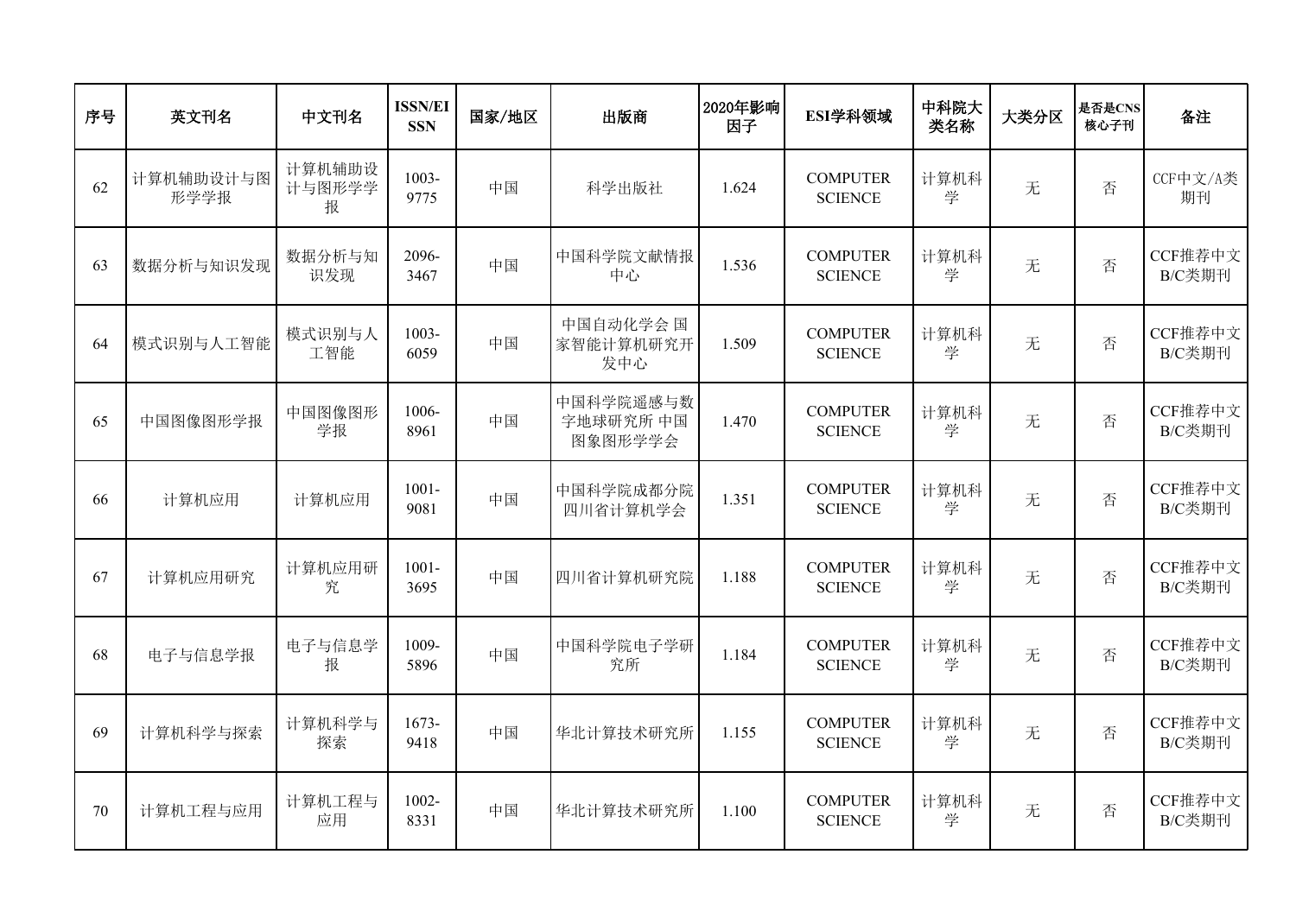| 序号 | 英文刊名      | 中文刊名          | <b>ISSN/EI</b><br><b>SSN</b> | 国家/地区 | 出版商                   | 2020年影响<br>因子 | ESI学科领域                           | 中科院大<br>类名称 | 大类分区 | 是否是CNS<br>核心子刊 | 备注                |
|----|-----------|---------------|------------------------------|-------|-----------------------|---------------|-----------------------------------|-------------|------|----------------|-------------------|
| 71 | 小型微型计算机系统 | 小型微型计算<br>机系统 | 1000-<br>1220                | 中国    | 中国科学院沈阳计算<br>技术研究所    | 1.084         | <b>COMPUTER</b><br><b>SCIENCE</b> | 计算机科<br>学   | 无    | 否              | CCF推荐中文<br>B/C类期刊 |
| 72 | 智能系统学报    | 智能系统学报        | $1673-$<br>4785              | 中国    | 中国人工智能学会<br>哈尔滨工程大学   | 1.042         | <b>COMPUTER</b><br><b>SCIENCE</b> | 计算机科<br>学   | 无    | 否              | CCF推荐中文<br>B/C类期刊 |
| 73 | 密码学报      | 密码学报          | 2095-<br>7025                | 中国    | 中国密码学会 中国<br>科学技术出版社  | 1.039         | <b>COMPUTER</b><br><b>SCIENCE</b> | 计算机科<br>学   | 无    | 否              | CCF推荐中文<br>B/C类期刊 |
| 74 | 计算机工程     | 计算机工程         | 1000-<br>3428                | 中国    | 华东计算技术研究所<br>上海市计算机学会 | 1.018         | <b>COMPUTER</b><br><b>SCIENCE</b> | 计算机科<br>学   | 无    | 否              | CCF推荐中文<br>B/C类期刊 |
| 75 | 大数据       | 大数据           | 2096-<br>0271                | 中国    | 人民邮电出版社有限<br>公司       | 0.954         | <b>COMPUTER</b><br><b>SCIENCE</b> | 计算机科<br>学   | 无    | 否              | CCF推荐中文<br>B/C类期刊 |
| 76 | 控制理论与应用   | 控制理论与应<br>用   | 1000-<br>8152                | 中国    | 华南理工大学                | 0.952         | <b>ENGINEERING</b>                | 工程技术        | 无    | 否              | 交叉学科              |
| 77 | 计算机科学     | 计算机科学         | $1002 -$<br>137X             | 中国    | 重庆西南信息有限公<br>司        | 0.930         | <b>COMPUTER</b><br><b>SCIENCE</b> | 计算机科<br>学   | 无    | 否              | CCF推荐中文<br>B/C类期刊 |
| 78 | 计算工程与科学   | 计算工程与科<br>学   | 1007-<br>130X                | 中国    | 国防科技大学计算机<br>学院       | 0.860         | <b>COMPUTER</b><br><b>SCIENCE</b> | 计算机科<br>学   | 无    | 否              | CCF推荐中文<br>B/C类期刊 |
| 79 | 图学学报      | 图学学报          | 2095-<br>302X                | 中国    | 中国图学学会                | 0.853         | <b>COMPUTER</b><br><b>SCIENCE</b> | 计算机科<br>学   | 无    | 否              | CCF推荐中文<br>B/C类期刊 |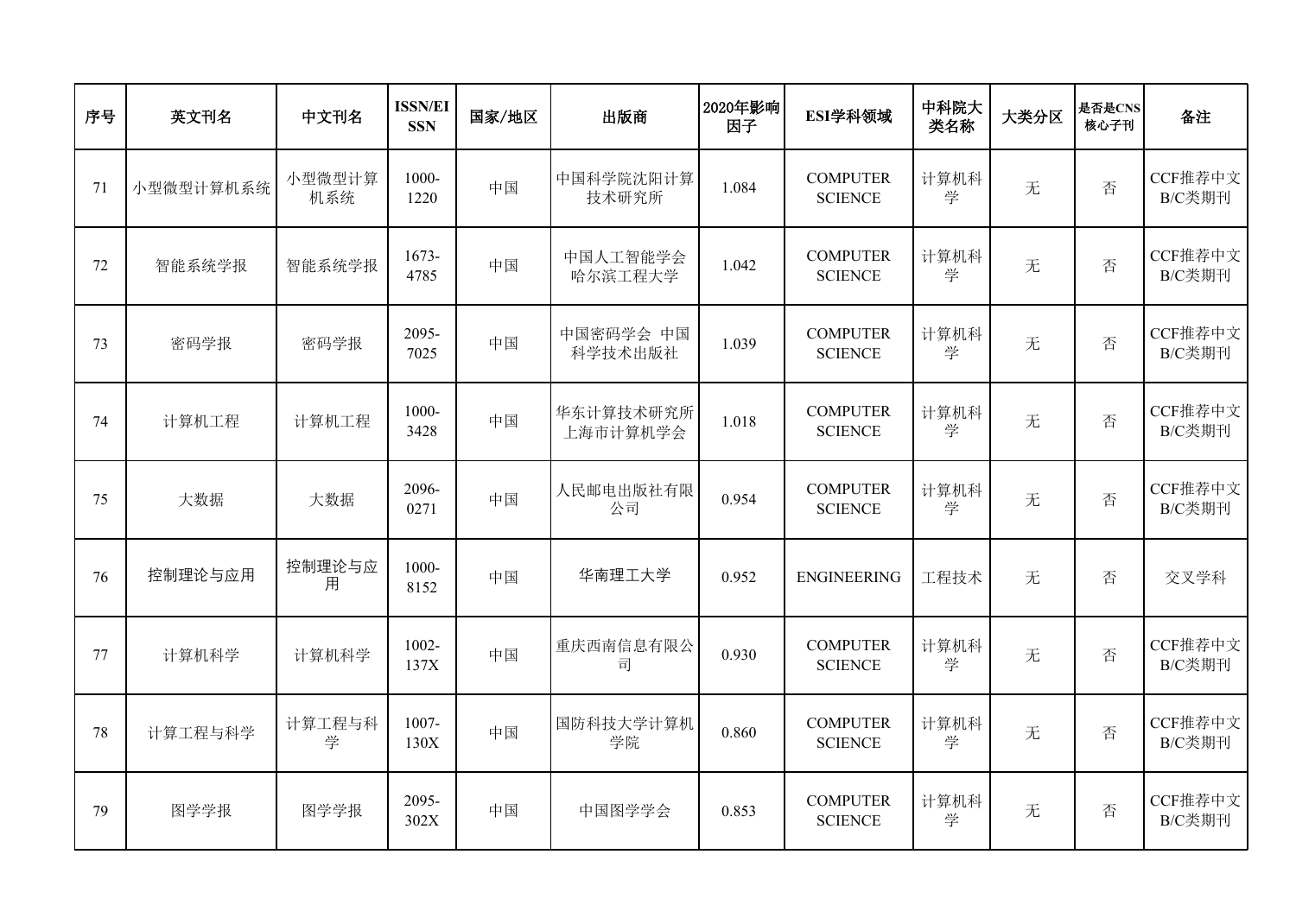| 序号 | 英文刊名      | 中文刊名          | <b>ISSN/EI</b><br><b>SSN</b> | 国家/地区 | 出版商                             | 2020年影响<br>因子 | ESI学科领域                           | 中科院大<br>类名称 | 大类分区 | 是否是CNS<br>核心子刊 | 备注                |
|----|-----------|---------------|------------------------------|-------|---------------------------------|---------------|-----------------------------------|-------------|------|----------------|-------------------|
| 80 | 计算机工程与设计  | 计算机工程与<br>设计  | 1000-<br>7024                | 中国    | 中国航天科工集团<br>706 所               | 0.838         | <b>COMPUTER</b><br><b>SCIENCE</b> | 计算机科<br>学   | 无    | 否              | CCF推荐中文<br>B/C类期刊 |
| 81 | 计算机仿真     | 计算机仿真         | 1006-<br>9348                | 中国    | 北京控制与电子技术<br>研究所                | 0.741         | <b>COMPUTER</b><br><b>SCIENCE</b> | 计算机科<br>学   | 无    | 否              | CCF推荐中文<br>B/C类期刊 |
| 82 | 计算机教育     | 计算机教育         | 1672-<br>5913                | 中国    | 清华大学                            | 0.732         | <b>COMPUTER</b><br><b>SCIENCE</b> | 计算机科<br>学   | 无    | 否              | CCF推荐中文<br>B/C类期刊 |
| 83 | 计算机技术与发展  | 计算机技术与<br>发展  | 1673-<br>629X                | 中国    | 陕西省计算机学会                        | 0.724         | <b>COMPUTER</b><br><b>SCIENCE</b> | 计算机科<br>学   | 无    | 否              | CCF推荐中文<br>B/C类期刊 |
| 84 | 信息安全学报    | 信息安全学报        | 2096-<br>1146                | 中国    | 中国科学院信息工程<br>研究所 科学出版社          | 0.704         | <b>COMPUTER</b><br><b>SCIENCE</b> | 计算机科<br>学   | 无    | 否              | CCF推荐中文<br>B/C类期刊 |
| 85 | 计算机系统应用   | 计算机系统应<br>用   | 1003-<br>3254                | 中国    | 中国科学院软件研究<br>所                  | 0.684         | <b>COMPUTER</b><br><b>SCIENCE</b> | 计算机科<br>学   | 无    | 否              | CCF推荐中文<br>B/C类期刊 |
| 86 | 系统仿真学报    | 系统仿真学报        | 1004-<br>731X                | 中国    | 中国仿真学会 北京<br>仿真中心               | 0.652         | <b>COMPUTER</b><br><b>SCIENCE</b> | 计算机科<br>学   | 无    | 否              | CCF推荐中文<br>B/C类期刊 |
| 87 | 计算机应用与软件  | 计算机应用与<br>软件  | 1000-<br>386X                | 中国    | 上海市计算技术研究<br>所上海计算机软件<br>技术开发中心 | 0.595         | <b>COMPUTER</b><br><b>SCIENCE</b> | 计算机科<br>学   | 无    | 否              | CCF推荐中文<br>B/C类期刊 |
| 88 | 网络与信息安全学报 | 网络与信息安<br>全学报 | 2096-<br>109X                | 中国    | 人民邮电出版社                         | 0.578         | <b>COMPUTER</b><br><b>SCIENCE</b> | 计算机科<br>学   | 无    | 否              | CCF推荐中文<br>B/C类期刊 |
| 89 | 计算机与数字工程  | 计算机与数字<br>工程  | 1672-<br>9722                | 中国    | 中国船舶重工集团公<br>司第709研究所           | 0.375         | <b>COMPUTER</b><br><b>SCIENCE</b> | 计算机科<br>学   | 无    | 否              | CCF推荐中文<br>B/C类期刊 |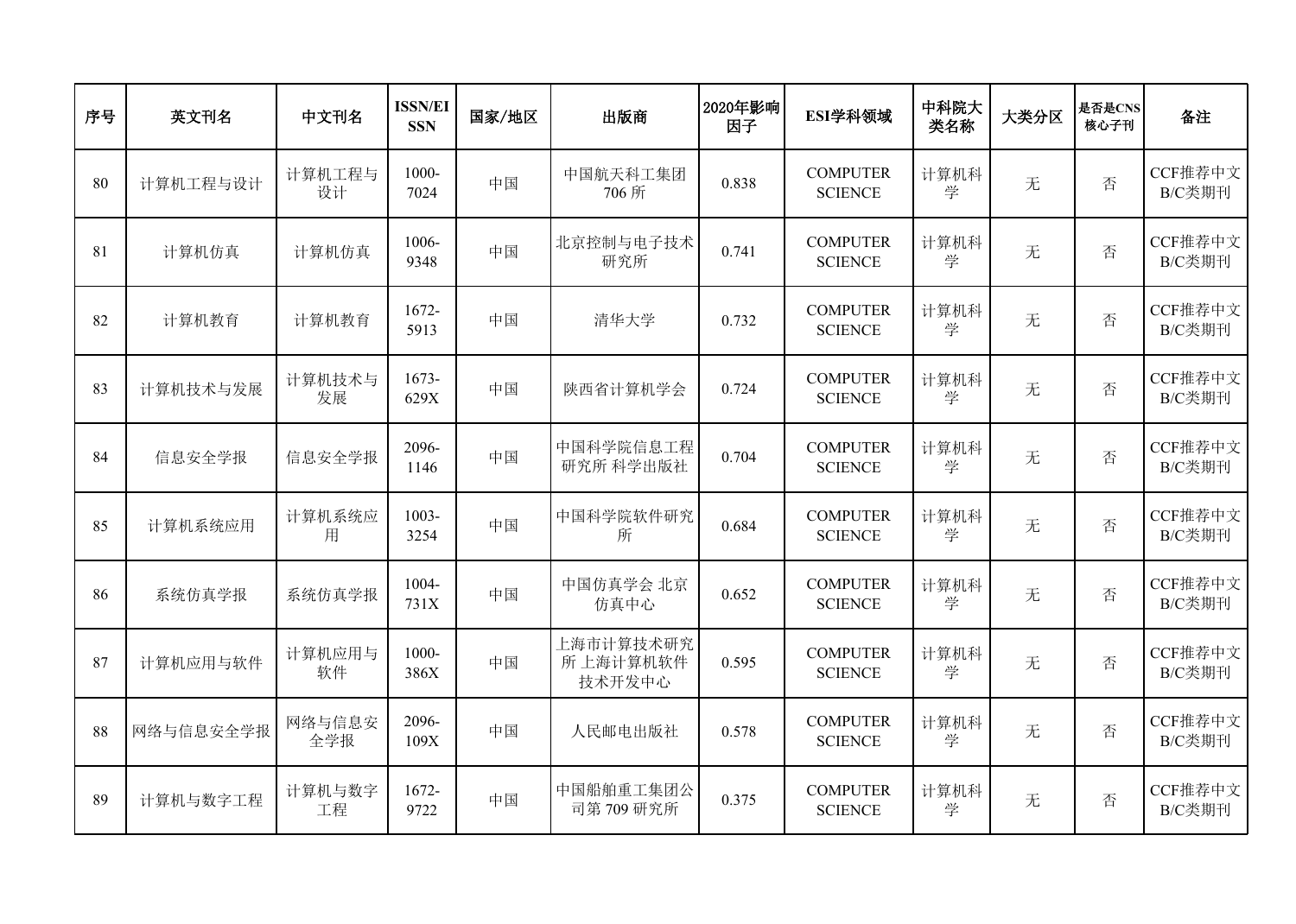### **学院高质量会议指导目录(G3会议)**

#### 单位 名称(盖章): 信息工程学院 **Weble Manager of the Manager of the Webley**:

| 序号 | 英文会议名                                                                                         | 出版商             | ESI学科领域 | 备注            |
|----|-----------------------------------------------------------------------------------------------|-----------------|---------|---------------|
|    | International Conference on Learning Representations                                          | <b>ICLR</b>     | 计算机科学   | CCF推荐A/B类国际会议 |
| 2  | European Conference on Computer Systems                                                       | <b>ACM</b>      | 计算机科学   | CCF推荐A/B类国际会议 |
| 3  | International Conference on Parallel Processing                                               | <b>IEEE</b>     | 计算机科学   | CCF推荐A/B类国际会议 |
| 4  | International Parallel & Distributed Processing Symposium                                     | <b>IEEE</b>     | 计算机科学   | CCF推荐A/B类国际会议 |
| 5  | International Conference for High Performance Computing,<br>Networking, Storage, and Analysis | <b>IEEE</b>     | 计算机科学   | CCF推荐A/B类国际会议 |
| 6  | High Performance Computer Architecture                                                        | <b>IEEE</b>     | 计算机科学   | CCF推荐A/B类国际会议 |
| 7  | International Conference on Distributed Computing Systems                                     | <b>IEEE</b>     | 计算机科学   | CCF推荐A/B类国际会议 |
| 8  | International Conference on Supercomputing                                                    | <b>ACM</b>      | 计算机科学   | CCF推荐A/B类国际会议 |
| 9  | International Conference on Parallel Architectures and<br><b>Compilation Techniques</b>       | <b>IEEE/ACM</b> | 计算机科学   | CCF推荐A/B类国际会议 |
| 10 | Eurographics Conference on Visualization                                                      | <b>ACM</b>      | 计算机科学   | CCF推荐A/B类国际会议 |
| 11 | International Conference on Research in Computational Molecular<br><b>Biology</b>             | Springer        | 计算机科学   | CCF推荐A/B类国际会议 |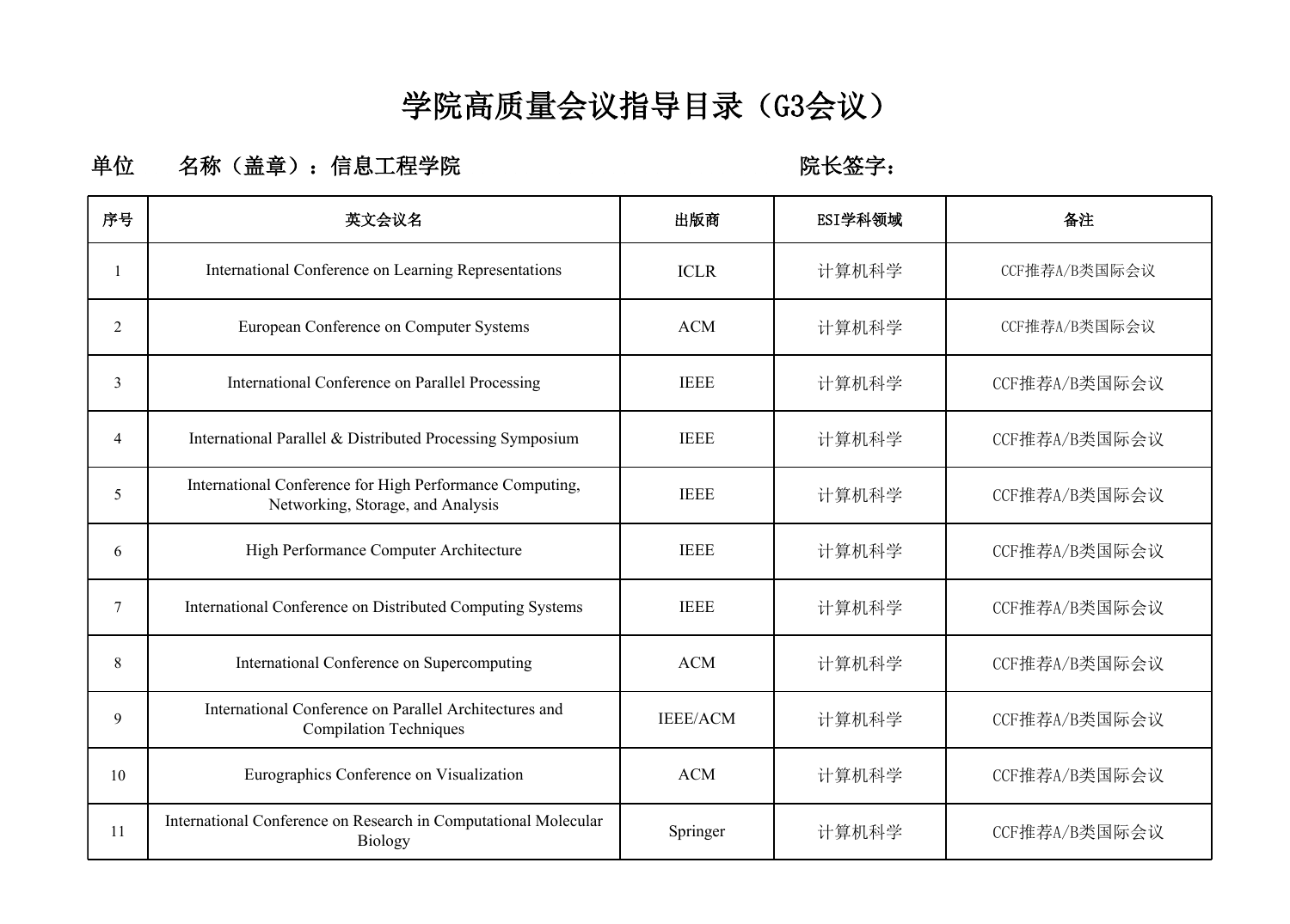| 序号 | 英文会议名                                                                                  | 出版商              | ESI学科领域 | 备注            |
|----|----------------------------------------------------------------------------------------|------------------|---------|---------------|
| 12 | International Conference on Computer Communications (INFOCOM)                          | <b>IEEE</b>      | 计算机科学   | CCF推荐A/B类国际会议 |
| 13 | International Conference on Acoustics, Speech and Signal Processing<br>(ICASSP)        | <b>IEEE</b>      | 计算机科学   | CCF推荐A/B类国际会议 |
| 14 | ACM SIGKDD Conference on Knowledge Discovery and Data Mining<br>(SIGKDD)               | <b>ACM</b>       | 计算机科学   | CCF推荐A/B类国际会议 |
| 15 | International Conference on Data Mining (ICDM)                                         | <b>IEEE</b>      | 计算机科学   | CCF推荐A/B类国际会议 |
| 16 | IEEE Virtual Reality (VR)                                                              | <b>IEEE</b>      | 计算机科学   | CCF推荐A/B类国际会议 |
| 17 | IEEE Visualization Conference (IEEE VIS)                                               | <b>IEEE</b>      | 计算机科学   | CCF推荐A/B类国际会议 |
| 18 | ACM Symposium on Interactive 3D Graphics (I3D)                                         | <b>ACM</b>       | 计算机科学   | CCF推荐A/B类国际会议 |
| 19 | Eurographics (EG)                                                                      | Wiley/ Blackwell | 计算机科学   | CCF推荐A/B类国际会议 |
| 20 | Eurographics Symposium on Geometry Processing (SGP)                                    | Wiley/Blackwell  | 计算机科学   | CCF推荐A/B类国际会议 |
| 21 | International Symposium on Mixed and Augmented Reality (ISMAR)                         | <b>IEEE/ACM</b>  | 计算机科学   | CCF推荐A/B类国际会议 |
| 22 | Pacific Graphics: The Pacific Conference on Computer Graphics and<br>Applications (PG) | Wiley/Blackwell  | 计算机科学   | CCF推荐A/B类国际会议 |
| 23 | ACM Conference on Human Factors in Computing Systems (CHI)                             | <b>ACM</b>       | 计算机科学   | CCF推荐A/B类国际会议 |
| 24 | ACM Symposium on User Interface Software and Technology (UIST)                         | <b>ACM</b>       | 计算机科学   | CCF推荐A/B类国际会议 |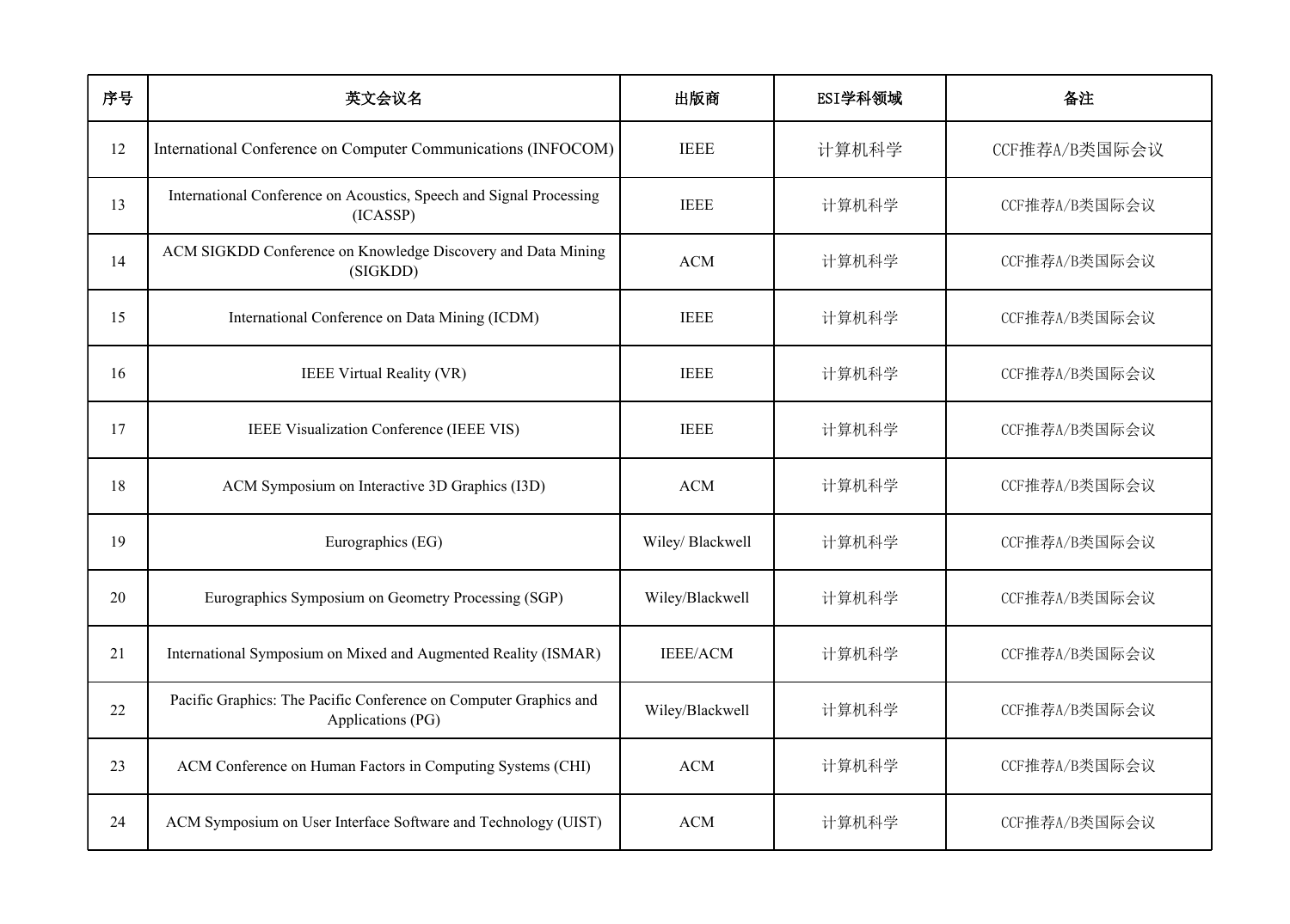| 序号 | 英文会议名                                                                | 出版商              | ESI学科领域 | 备注            |
|----|----------------------------------------------------------------------|------------------|---------|---------------|
| 25 | ACM/Eurographics Symposium on Computer<br>Animation (SCA)            | <b>ACM</b>       | 计算机科学   | CCF推荐A/B类国际会议 |
| 26 | ACM International Conference on Multimedia (ACM MM)                  | $ACM$            | 计算机科学   | CCF推荐A/B类国际会议 |
| 27 | IEEE Conference on Computer Vision and Pattern Recognition (CVPR)    | <b>IEEE</b>      | 计算机科学   | CCF推荐A/B类国际会议 |
| 28 | IEEE Conference on Computer Vision (ICCV)                            | <b>IEEE</b>      | 计算机科学   | CCF推荐A/B类国际会议 |
| 29 | European Conference on Computer Vision (ECCV)                        | Springer         | 计算机科学   | CCF推荐A/B类国际会议 |
| 30 | IEEE International Conference on Data Engineering (ICDE)             | <b>IEEE</b>      | 计算机科学   | CCF推荐A/B类国际会议 |
| 31 | AAAI Conference on Artificial Intelligence (AAAI)                    | AAAI             | 计算机科学   | CCF推荐A/B类国际会议 |
| 32 | ACM Symposium on Parallelism in Algorithms and Architectures         | ACM              | 计算机科学   | CCF推荐A/B类国际会议 |
| 33 | ACM Symposium on Principles of Distributed Computing                 | <b>ACM</b>       | 计算机科学   | CCF推荐A/B类国际会议 |
| 34 | International Conference on Distributed Computing Systems            | <b>IEEE</b>      | 计算机科学   | CCF推荐A/B类国际会议 |
| 35 | International Symposium on High Performance Distributed Computing    | <b>IEEE</b>      | 计算机科学   | CCF推荐A/B类国际会议 |
| 36 | IEEE International Conference on Robotics and Automation (ICRA)      | $ACM$            | 计算机科学   | CCF推荐A/B类国际会议 |
| 37 | Annual Conference on Neural Information Processing Systems (NeruiPS) | <b>MIT Press</b> | 计算机科学   | CCF推荐A/B类国际会议 |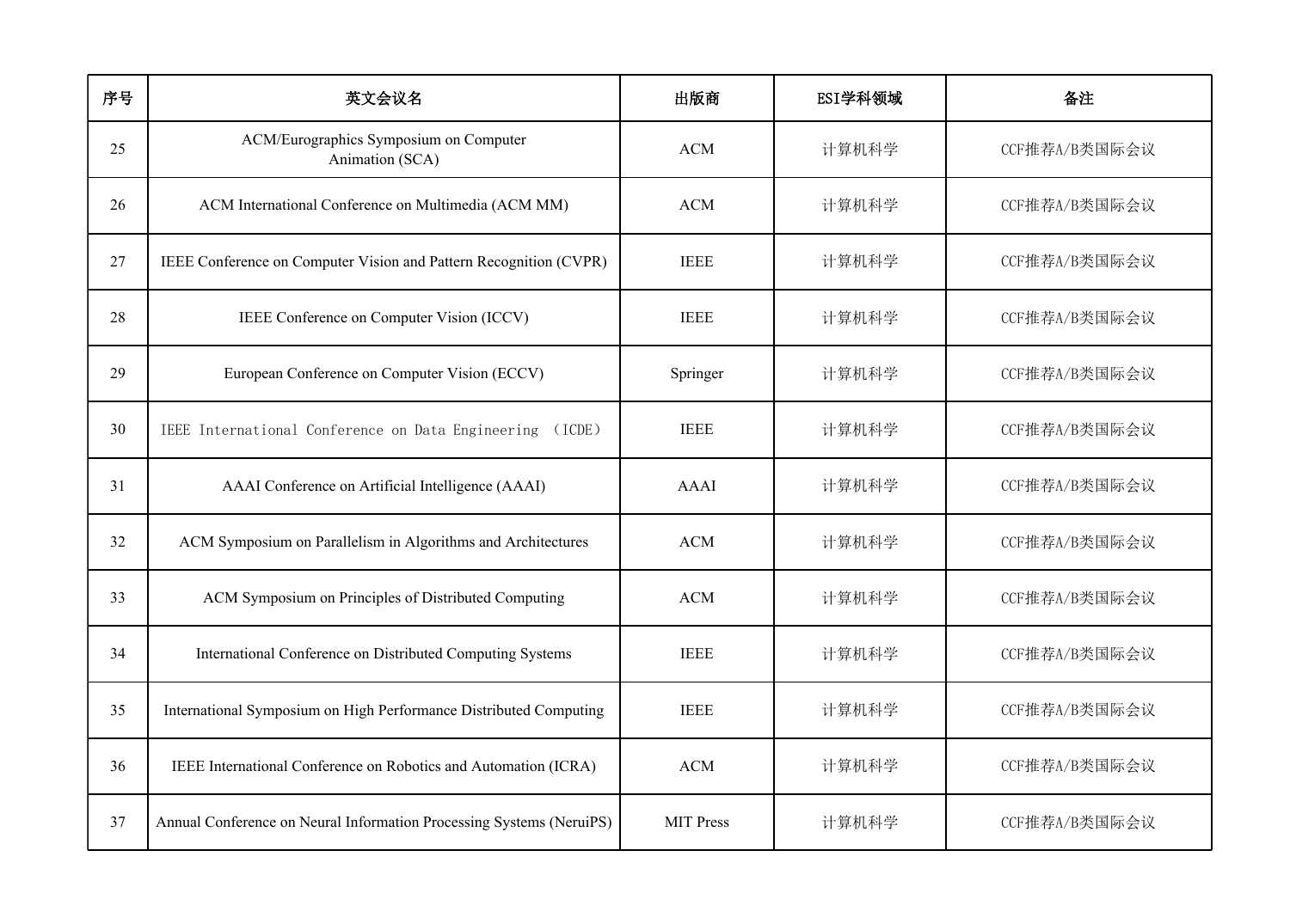| 序号 | 英文会议名                                                                | 出版商          | ESI学科领域 | 备注            |
|----|----------------------------------------------------------------------|--------------|---------|---------------|
| 38 | Symposium on Solid and Physical Modeling (SPM)                       | SMA/Elsevier | 计算机科学   | CCF推荐A/B类国际会议 |
| 39 | ACM International Conference on Ubiquitous Computing (UbiComp)       | <b>ACM</b>   | 计算机科学   | CCF推荐A/B类国际会议 |
| 40 | ACM International Conference on Intelligent User<br>Interfaces       | <b>ACM</b>   | 计算机科学   | CCF推荐A/B类国际会议 |
| 41 | IEEE International Conference on Bioinformatics and Biomedicine      | <b>IEEE</b>  | 计算机科学   | CCF推荐A/B类国际会议 |
| 42 | International Conference on Machine Learning(ICML)                   | <b>ACM</b>   | 计算机科学   | CCF推荐A/B类国际会议 |
| 43 | International Joint Conference on Artificial<br>Intelligence (IJCAI) | <b>IJCAI</b> | 计算机科学   | CCF推荐A/B类国际会议 |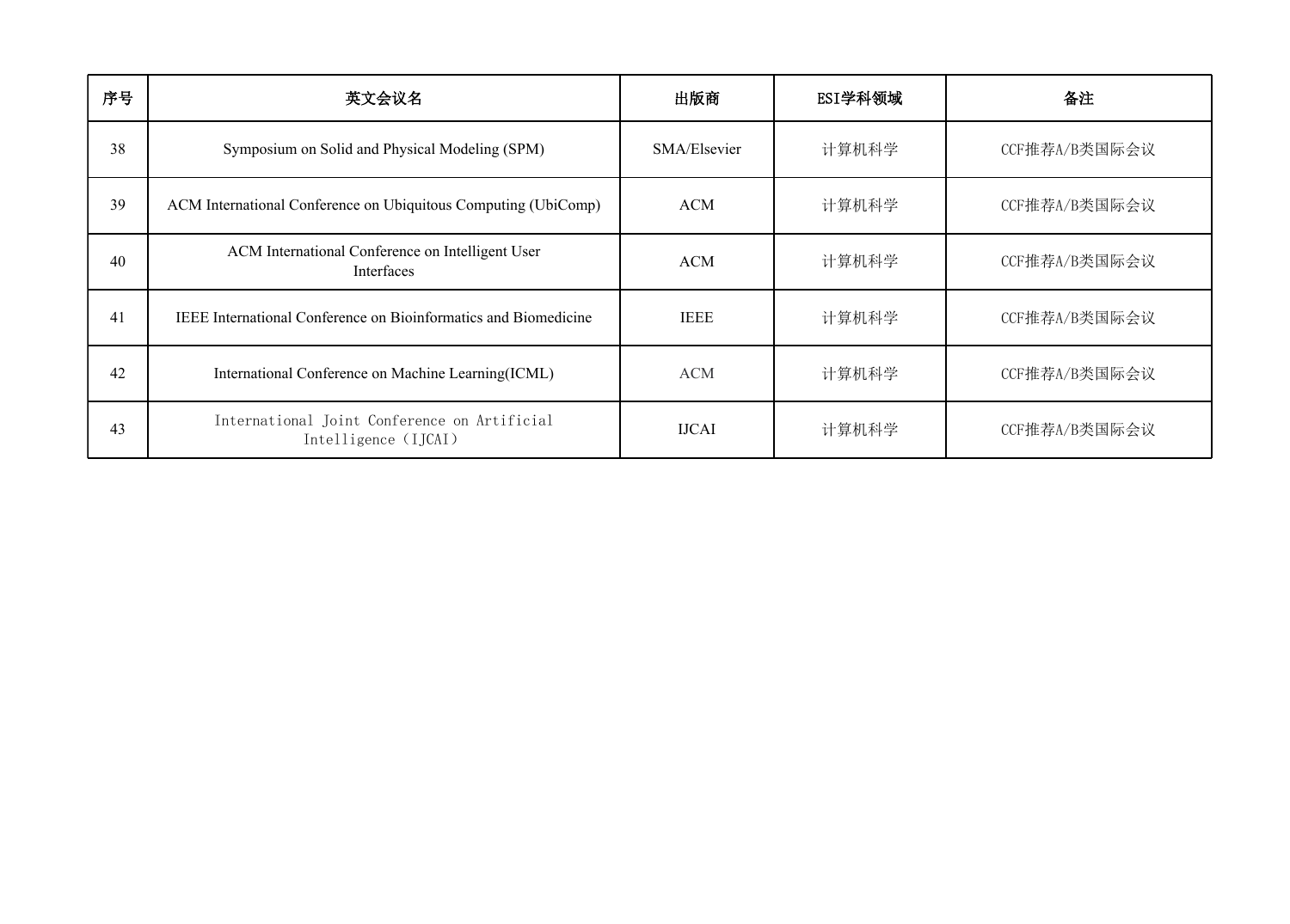# **学院高质量指导目录(G4会议)**

### 单位名称(盖章): 信息工程学院 **WECCONNET SECONNEY WEBSESS**:

| 序号                       | 英文会议名                                                                                     | 出版商                   | ESI学科领域 | 备注          |
|--------------------------|-------------------------------------------------------------------------------------------|-----------------------|---------|-------------|
|                          | IEEE International Symposium on Parallel and Distributed Processing<br>with Applications  | <b>IEEE</b>           | 计算机科学   | CCF推荐C类国际会议 |
| $\mathfrak{D}$           | IEEE International Conference on High Performance Computing and<br>Communications         | <b>IEEE</b>           | 计算机科学   | CCF推荐C类国际会议 |
| $\overline{\mathcal{E}}$ | Asia Pacific Bioinformatics Conference                                                    | <b>BioMed Central</b> | 计算机科学   | CCF推荐C类国际会议 |
| $\overline{4}$           | Computer Animation and Social Agents (CASA)                                               | Wiley                 | 计算机科学   | CCF推荐C类国际会议 |
| 5                        | Computer Graphics International (CGI)                                                     | Springer              | 计算机科学   | CCF推荐C类国际会议 |
| 6                        | Geometric Modeling and Processing (GMP)                                                   | Elsevier              | 计算机科学   | CCF推荐C类国际会议 |
| $\overline{7}$           | International Conference on Computer-Aided Design and Computer<br>Graphics (CAD/Graphics) | <b>IEEE</b>           | 计算机科学   | CCF推荐C类国际会议 |
| 8                        | Shape Modeling International (SMI)                                                        | <b>IEEE</b>           | 计算机科学   | CCF推荐C类国际会议 |
| 9                        | ACM International Conference on Multimodal Interaction                                    | <b>ACM</b>            | 计算机科学   | CCF推荐C类国际会议 |